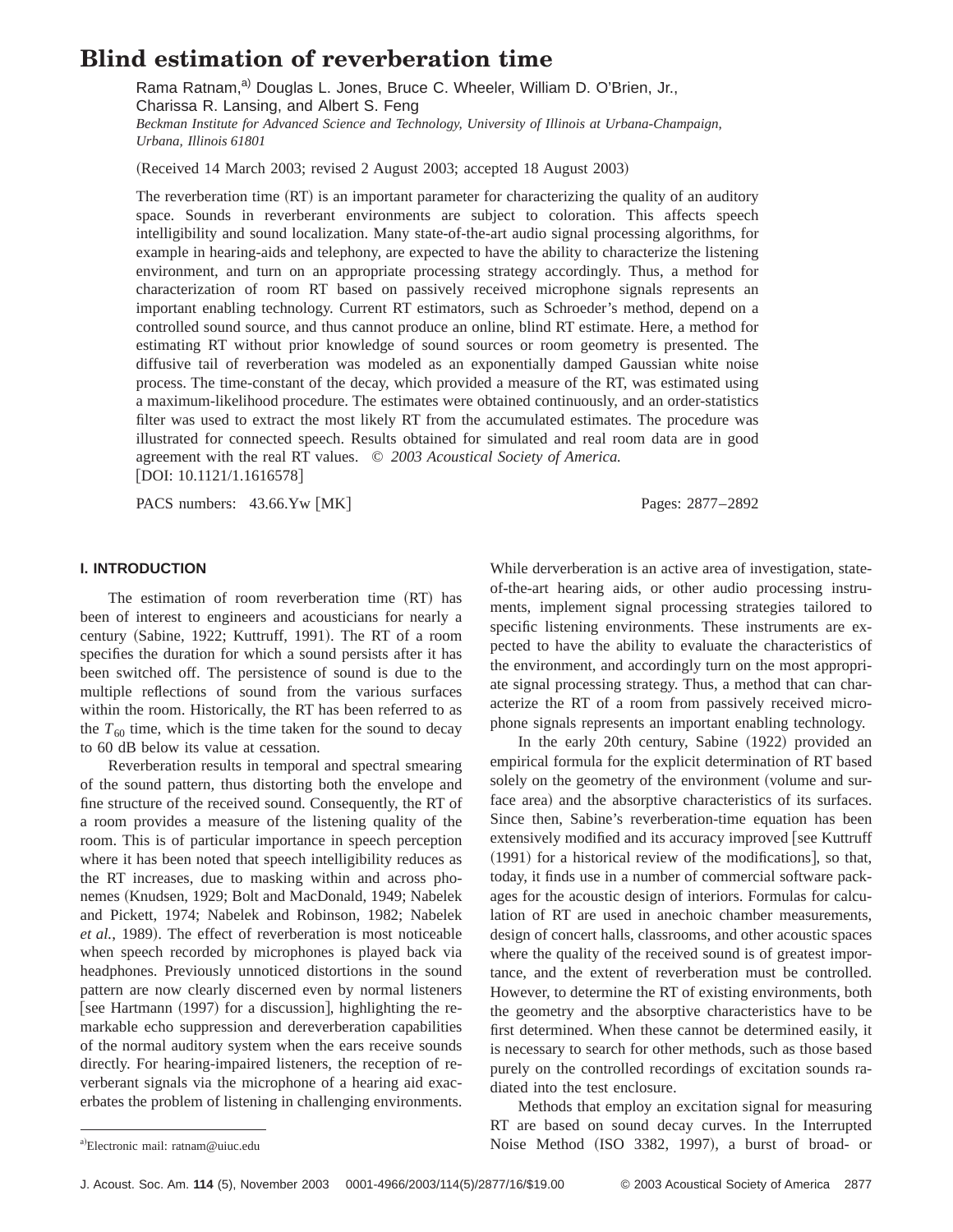narrow-band noise is radiated into the test enclosure. When the sound field attains steady state, the noise source is switched off and the decay curve is recorded. RT is estimated from the slope of the decay curve. However, because of fluctuations in the excitation noise signal, the decay curve will differ from trial to trial, and so RTs from a large number of decay curves must be averaged to obtain a reliable estimate. To overcome this drawback Schroeder (1965a, 1966) developed the Integrated Impulse Response Method where the excitation signal is a brief pulse, either broad- or narrow-band. For a brief pulse the enclosure output is simply the impulse response of the enclosure in the specified frequency band. Schroeder showed that the impulse response of the enclosure is related via a certain integral to the ensemble average of the decay curve obtained using the interrupted noise method, and so repeated trials were unnecessary. Both methods, while theoretically and practically important, require careful control of the experiment. Specifically, a suitable excitation signal must be available, and it must have sufficient power to provide at least a 35-dB decay range before the noise floor is encountered [see ISO 3382  $(1997)$  for specifications of the experiment]. Under these conditions, both methods provide reliable RT estimates, with Schroeder's method being superior because it is the average of an infinite number of interrupted noise measurements.

While Schroeder's method continues to have immense practical utility, and has been improved over the years (see Chu, 1978; Xiang, 1995, for example), there is at present no ''blind'' method that can estimate room RT from passively received microphone signals. The objective of this work is to establish a method for determining RT when the room geometry and absorptive characteristics are unknown, or when a controlled test sound cannot be employed. A blind method that works with speech sounds would be particularly important for incorporating in hearing-aids or hands-free telephony devices. Partially blind methods have been developed in which the characteristics of the room are ''learned'' using neural network approaches (Tahara and Miyajima, 1998; Nannariello and Fricke, 1999; Cox et al., 2001), or some form of segmentation procedure is used for detecting gaps in sounds to allow the sound decay curve to be tracked (Lebart *et al.*, 2001). The only other method that can be described as truly blind is ''blind dereverberation,'' where the aim is to recover a sound source by deconvolving the room output with the unknown room impulse response. When deconvolution is successful, a useful by-product is the room impulse response from which the RT can be estimated (using, say, Schroeder's method). However, deconvolution is difficult to perform because it requires the room impulse response to be minimum phase, a condition that is not met in most real environments (Neely and Allen, 1979; Miyoshi and Kaneda, 1988). It should be noted that RT can always be determined if the room impulse response is known, whether it is minimum or nonminimum phase. The minimum phase condition is only necessary for determining the impulse response via a deconvolution. This limits the applicability of the method.

Here we develop a technique for blind estimation of reverberation time based solely on passively recorded sounds. The estimator is based on a simplified noise decay

curve model describing the reverberation characteristics of the enclosure. Sounds in the test enclosure (speech, music, or other pre-existing sounds) are continuously processed and a running estimate of the reverberation time is produced by the system using a maximum-likelihood parameter estimation procedure. A decision-making step then collects estimates of RT over a period of time and arrives at the most likely RT using an order-statistics filter. The method complements existing methods of RT estimation, being useful in situations where only passively received microphone signals are available.

## **II. THEORY**

A model for blind estimation of reverberation time is presented. This is followed by an algorithm for implementation, and a decision-making strategy for selecting the estimate that best represents the reverberation time of listening rooms.

A widely used measure of the reverberation time is the  $T_{60}$  time first defined by Sabine (1922) and which is now a part of the ISO reverberation measurement procedure (ISO 3382, 1997). The  $T_{60}$  time measures the time taken for the sound level to drop 60 dB below the level at sound cessation. In practice, a decaying sound in a real environment reaches the ambient noise floor, thus limiting the dynamic range of the measured sound to values less than 60 dB, and so it is usually not possible to directly measure  $T_{60}$ . Instead, the decay rate is estimated by a ''linear least-squares regression of the measured decay curve from a level 5 dB below the initial level to 35 dB." [definition adopted from ISO 3382  $(1997)$ , p. 2]. If a 30-dB decay range cannot be measured, then a 20-dB range can be used. The  $T_{60}$  is simply the time taken to decrease by 60 dB from the initial level at the same decay rate given by the above measurements.

Before describing the model, we motivate the work with an example. The recorded response of a room to an impulsive sound source (a hand-clap) is shown in Fig. 1(a). As can be expected, there are strong early reflections followed by a decaying reverberant tail. If the early reflections are ignored, the decay rate of the tail can be estimated from the envelope. Figure 1(c) shows the measurement of  $T_{60}$  using the decay rate estimated from the  $-5$ - to  $-25$ -dB decay region. The procedure that was followed was that developed by Schroeder (1965a) described below.

We begin with a model for the diffusive or reverberant tail of sounds in a room. This refers to the dense reflections that follow the early reflections. All that can be said about them is that they are the result of multiple reflections, and appear in random order, with successive reflections being damped to a greater degree if they occur later in time. The assumption of randomness is crucial to the development of a statistical model. When a burst of white noise is radiated into a test enclosure, the phase and amplitudes of the normal modes are random in the instant preceding the cessation of the sound. Consequently, the decaying output of the enclosure following sound cessation will also be random, even if repeated trials were conducted with the same source and receiver geometry. Traditionally, and dating back to Sabine, the late decay envelope has been modeled as an exponential with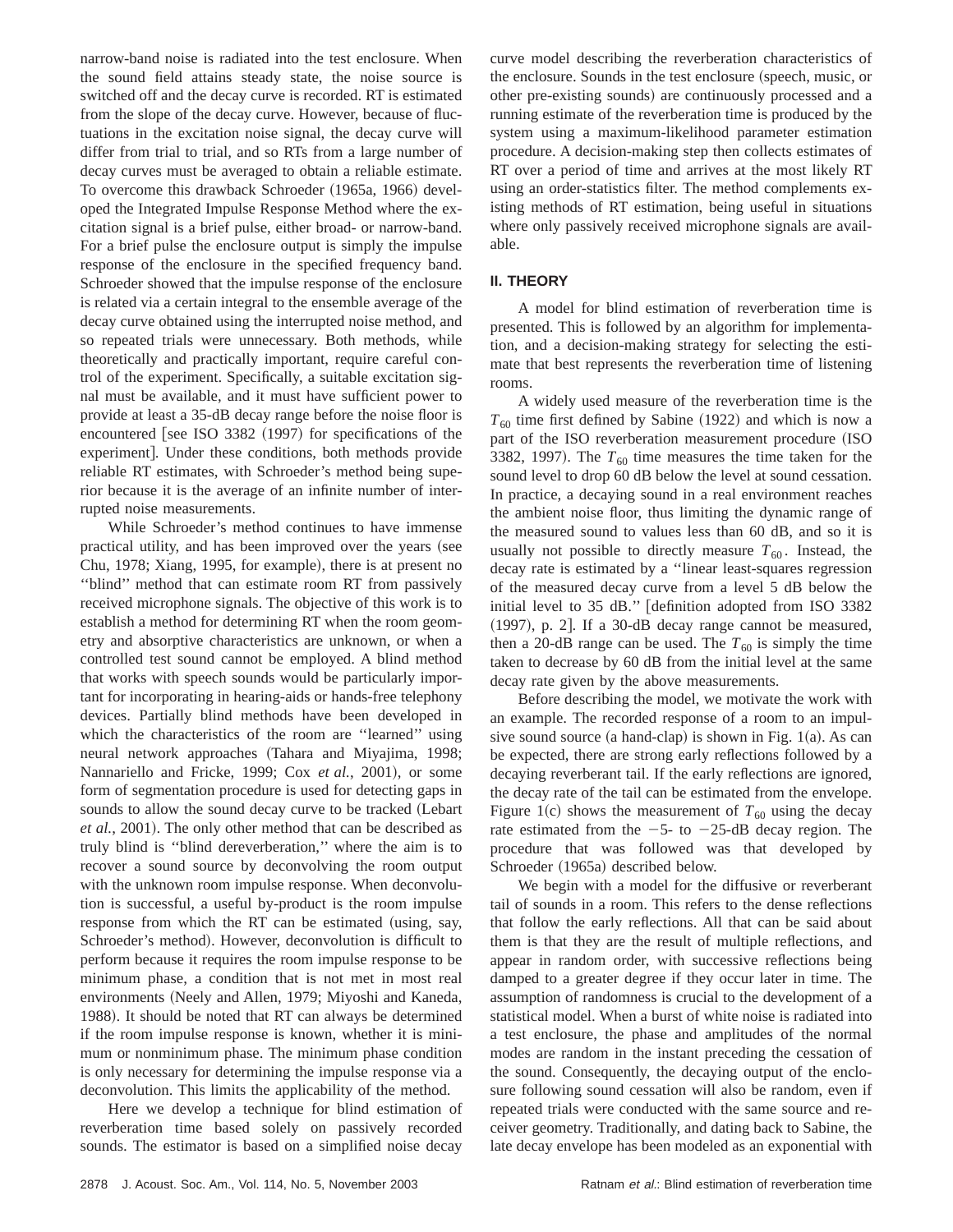

FIG. 1. Temporal decay of a hand-clap at  $t=0.1$  s as recorded by a microphone (left column) and the model matching the reverberation (right column). (a) The recorded sound shows strong early reflections followed by a reverberant tail. Direct sound is excluded from the trace. (b) Model matching the reverberant tail shown in (a). Direct and early reflections are excluded. The model is a Gaussian white noise process damped by a decaying exponential, parametrized by the noise power  $\sigma$  and decay rate  $\tau$ . (c) Decay rate estimated from Schroeder's backward integration method (Schroeder, 1965a) between  $-5$  dB  $(\Diamond)$  and  $-25$  dB  $(\bigcirc)$ . Slope of linear fit (dashed line) yields  $\tau=59$  ms ( $T_{60}=0.4$  s). (d) Decay curve for model has identical slope everywhere following sound offset, and captures the most significant part of decay  $(-5$  to  $-25$  dB).

a single (deterministic) time-constant (hereafter referred to as decay rate). But, because the dense reflections are assumed to be uncorrelated, a convenient though highly simplified model is to consider the reverberant tail to be an exponentially damped uncorrelated noise sequence with Gaussian characteristics. The model does not include the direct sound or early reflections. The goal is to estimate the decay rate of the envelope.

## **A. Model of sound decay**

We assume that the reverberant tail of a decaying sound *y* is the product of a fine structure *x* that is random process, and an envelope *a* that is deterministic. A central assumption is that *x* is a wideband process subject to rapid fluctuations, whereas the variations in *a* are over much longer time scales. Here, we will provide a statistical description of the reverberant tail with the goal of estimating the decay rate of the envelope.

Let the fine structure of the reverberant tail be denoted by a random sequence  $x(n)$ ,  $n \ge 0$ , of independent and identically random variables drawn from the normal distribution  $\mathcal{N}(0,\sigma)$ . Further, for each *n* we define a deterministic sequence  $a(n)$ . The model for room decay then suggests that the observations *y* are specified by the sequence  $y(n)$  $\overline{a} = a(n)x(n)$ . Due to the time-varying term  $a(n)$ , the  $y(n)$ are independent but not identically distributed, and their

$$
L(\mathbf{y}; \mathbf{a}, \sigma) = \frac{1}{a(0) \cdots a(N-1)} \left(\frac{1}{2\pi\sigma^2}\right)^{N/2}
$$

$$
\times \exp\left(-\frac{\sum_{n=0}^{N-1} (y(n)/a(n))^2}{2\sigma^2}\right), \tag{1}
$$

where **a** and  $\sigma$  are the  $(N+1)$  unknown parameters to be estimated from the observation **y**. The likelihood function given by Eq.  $(1)$  is somewhat general, and, while it is possible to develop a procedure for estimating all  $(N+1)$  parameters, suitable simplifications can be made when modeling sound decay in a room. Let a single decay rate  $\tau$  describe the damping of the sound envelope during free decay. Then the sequence  $a(n)$  is uniquely determined by

$$
a(n) = \exp(-n/\tau). \tag{2}
$$

Thus, the *N*-dimensional parameter *a* can be replaced by a scalar parameter  $a$  that is expressible in terms of  $\tau$  and a single parameter  $a = \exp(-1/\tau)$ , so that

$$
a(n) = a^n. \tag{3}
$$

Introducing Eq.  $(3)$  into Eq.  $(1)$  yields

$$
L(\mathbf{y}; a, \sigma) = \left(\frac{1}{2\pi a^{(N-1)}\sigma^2}\right)^{N/2}
$$

$$
\times \exp\left(-\frac{\sum_{n=0}^{N-1} a^{-2n} y(n)^2}{2\sigma^2}\right).
$$
 (4)

For a fixed observation window *N* and a sequence of observations  $y(n)$ , the likelihood function is parametrized solely by the decay rate  $a$  and the diffusive power  $\sigma$ .

The model is shown in Fig.  $1(b)$  with parameters *a* and  $\sigma$  matched to the experimental hand-clap data shown in Fig.  $1(a)$ . Note that the model does not include the early reflections shown in panel (a). The Schroeder decay curve for the model is shown in Fig. 1(d) with a  $T_{60}$  time of 0.4 s in agreement with the measured  $T_{60}$ . The agreement between model and real  $T_{60}$  time motivates the search for an algorithm that can optimally estimate the two parameters.

#### **B. Maximum-likelihood estimation**

Given the likelihood function, the parameters  $a$  and  $\sigma$ can be estimated using a maximum-likelihood approach  $( Poor, 1994)$ . First, we take the logarithm of Eq.  $(4)$  to obtain the log-likelihood function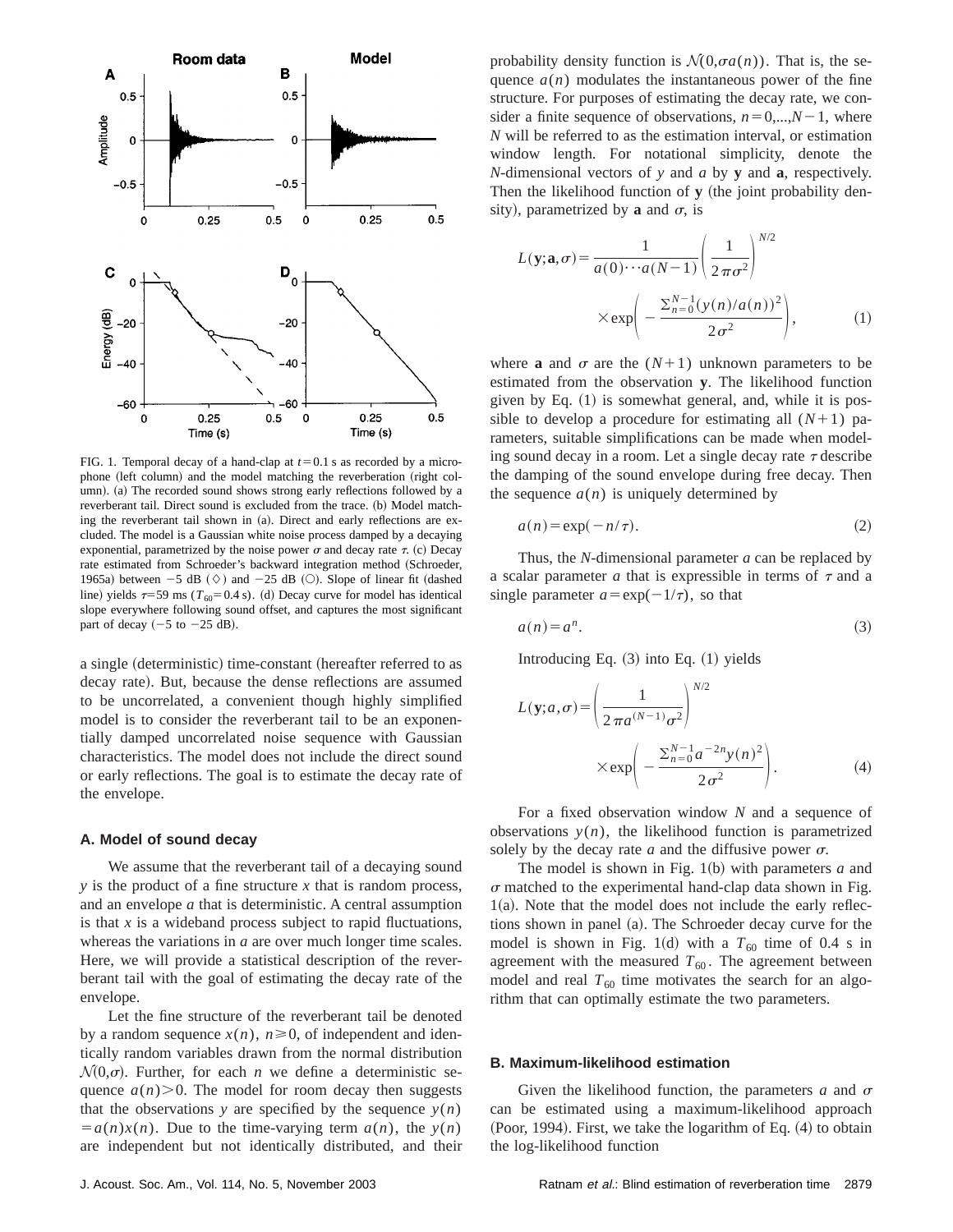$$
\ln L(\mathbf{y}; a, \sigma) = -\frac{N(N-1)}{2} \ln(a) - \frac{N}{2} \ln(2\pi\sigma^2)
$$

$$
-\frac{1}{2\sigma^2} \sum_{n=0}^{N-1} a^{-2n} y(n)^2.
$$
 (5)

To find the maximum of  $ln(L)$ , we differentiate the loglikelihood function Eq.  $(5)$  with respect to *a* to obtain the score function  $s_a$  (Poor, 1994):

$$
s_a(a; \mathbf{y}, \sigma) = \frac{\partial \ln L(\mathbf{y}; a, \sigma)}{\partial a}
$$
 (6)

$$
=-\frac{N(N-1)}{2a}+\frac{1}{a\sigma^2}\sum_{n=0}^{N-1}na^{-2n}y(n)^2.
$$
 (7)

The log-likelihood function achieves an extremum when  $\partial \ln L(\mathbf{v}; a, \sigma)/\partial a = 0$ ; that is, when

$$
-\frac{N(N-1)}{2a} + \frac{1}{a\sigma^2} \sum_{n=0}^{N-1} na^{-2n} y(n)^2 = 0.
$$
 (8)

The zero of the score function provides a best estimate in the sense that  $\mathbf{E}[s_a] = 0$ .

Denote the zero of the score function  $s_a$ , and satisfying Eq.  $(8)$ , by  $a^*$ . It can be shown that the second derivative  $\partial^2 \ln L(\mathbf{y}; a, \sigma)/\partial a^2|_{a=a^*} < 0$ , i.e., the estimate  $a^*$  maximizes the log-likelihood function.

The diffusive power of the reverberant tail, or variance  $\sigma^2$ , can be estimated in a similar manner. Differentiating the log-likelihood function Eq.  $(5)$  with respect to  $\sigma$ , we have

$$
s_{\sigma}(\sigma; \mathbf{y}, a) = \frac{\partial \ln L(\mathbf{y}; a, \sigma)}{\partial \sigma} \tag{9}
$$

$$
=-\frac{N}{\sigma}+\frac{1}{\sigma^3}\sum_{n=0}^{N-1}a^{-2n}y(n)^2,
$$
 (10)

which achieves an extremum when

$$
\sigma^2 = \frac{1}{N} \sum_{n=0}^{N-1} a^{-2n} y(n)^2.
$$
 (11)

As before, it can be shown that the  $\mathbf{E}[s_{\sigma}]=0$ . Denote the zero of the score function  $s_{\sigma}$ , and satisfying Eq. (11), by  $\sigma^*$ . It can be shown that the second derivative  $\partial^2 \ln L(\mathbf{y}; a, \sigma) / \partial \sigma^2 \big|_{\sigma = \sigma^*} < 0$ , i.e., the estimate  $\sigma^*$  maximizes the log-likelihood function. Note that the maximumlikelihood equation given by Eq.  $(8)$  is a transcendental equation and cannot be inverted to solve directly for *a*\*, whereas the solution of Eq. (11) for  $\sigma^*$  is direct. Bounds on the variance of the estimates are presented in the Appendix.

## **C. Algorithm for estimating decay rate**

Given an estimation window length and the sequence of observations  $y(n)$  in the window, the zero of the score function Eq.  $(8)$  provides an estimate of  $a$ . The function is a transcendental equation that must be solved numerically using an iterative procedure. However, the estimate of  $\sigma$  can be obtained directly from Eq.  $(11)$ . A two-step procedure was followed: (1) an approximate solution for  $a^*$  from Eq.  $(8)$ 



FIG. 2. Maximum-likelihood estimation  $(MLE)$  of room decay rate. (a) The decay rate of the exponential decay  $(\tau,$  abscissa) is mapped to a parameter  $a = \exp(-1/\tau)$  (ordinate) where  $\tau$  is given in sampling periods. The function is monotone but highly compressive and maps  $\tau \in [0,\infty)$  onto  $a \in [0,1)$ . Filled circle shows  $\tau=100$  ms ( $a=0.9994$ ). (b) Score function (derivative of log likelihood function)  $s_a(a)$  (ordinate), decreases rapidly as a function of  $a$  [abscissa, marked in time constants using the map in  $(a)$ ]. MLE of  $a$  is given by the root of  $s(a)$  (filled circle). (c) The derivative  $s'_a(a)$  as a function of *a*. At the root of  $s_a$  (filled circle), the derivative is negative. Note the nearly 8–12 orders of magnitude change in  $s_a$  and  $s'_a$  for commonly encountered values of  $\tau$ . (d) The ratio  $s_a(a)/s'_a(a)$  (ordinate) as a function of *a* is the incremental step size of the Newton–Raphson procedure for finding the root of Eq. (8). It provides an estimate of the convergence properties of the root-finding algorithm. Sampling frequency was 16 kHz, and the loglikelihood function was calculated assuming a 400-ms window.

was obtained, and (2) the value of  $\sigma^*$  was updated from Eq.  $(11)$ . The procedure was repeated, providing successively better approximations to  $a^*$  and  $\sigma^*$ , and so converging on the root of Eq.  $(8)$ .

Here we address the strategy for extracting the root in the smallest number of iterative steps. To gain an understanding of the root-solving procedure, we consider the example shown in Fig. 2. The function  $a = \exp(-1/\tau)$  maps the room decay rate  $\tau$  one-to-one and onto *a* as shown in Fig. 2(a). For instance, consider a room decay rate of 0.1 s and a sampling rate of 16 kHz. Then the decay rate is 1600 samples, and so  $a=0.9994$  (filled circle). The significance of the number becomes clear if we consider that when  $\tau=0.03$  s, then *a* =0.9979, whereas for  $\tau = \infty$ ,  $a = 1$ . Hence the geometric ratio is highly compressive and values of *a* for real environments are likely to be close to 1. Thus, the advantage of estimating *a* rather than  $\tau$  is due to the bounded nature of *a*. The score function  $s_a$  from Eq. (7), on the other hand, has a wide range [about eight orders of magnitude, see Fig.  $2(b)$ ] and is zero at the room decay rate (filled circle). The gradient of the score function  $ds_a / da$  shown in Fig. 2(c) also demonstrates a wide range, but takes a negative value at the zero of  $s_a$ .

Thus, if we start with an initial value of  $a_0^* < a$ , the root-solving strategy must descend the gradient sufficiently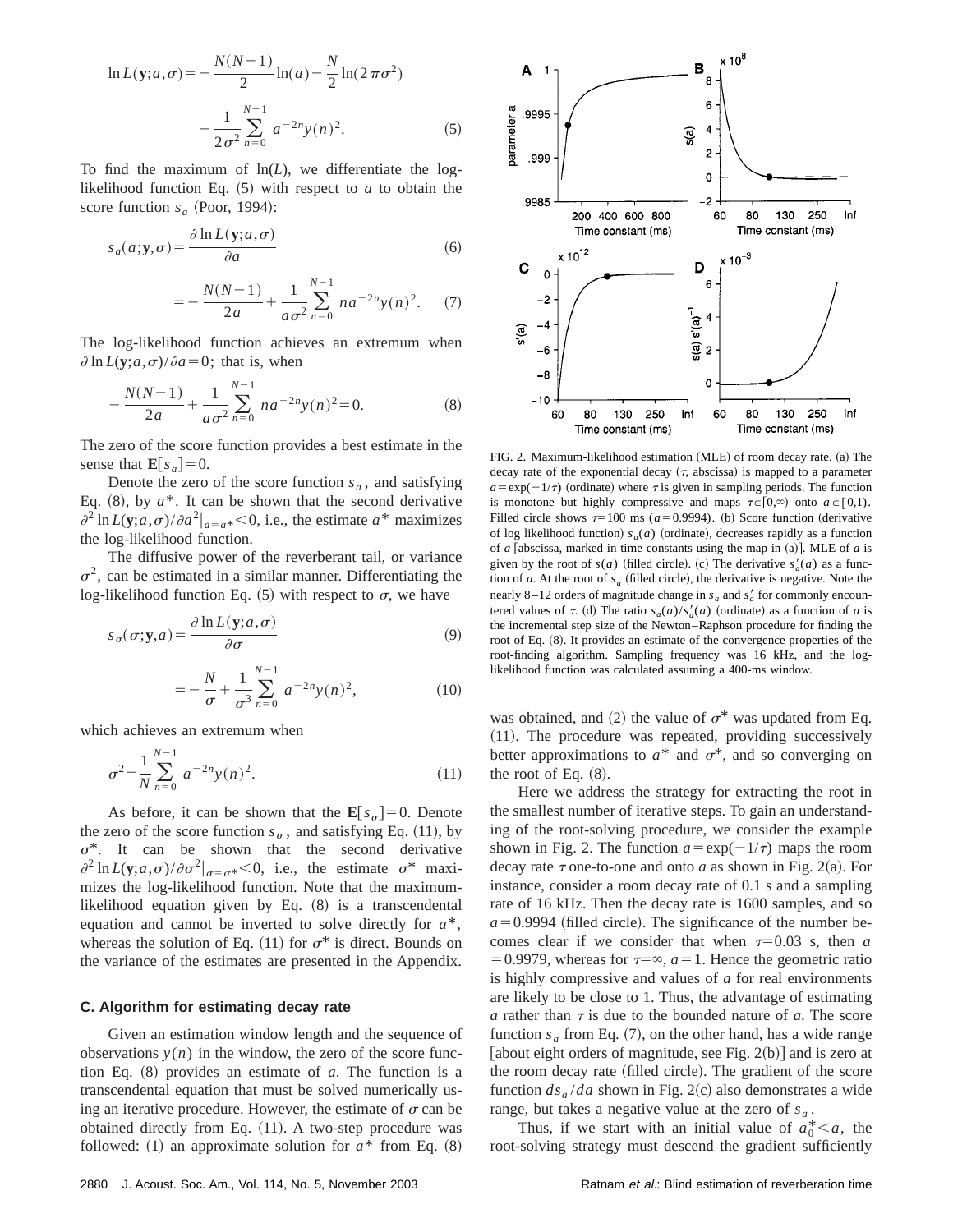rapidly. The standard method for solving this kind of nonlinear equation, where an explicit form for the gradient is available, is the Newton–Raphson method which offers secondorder convergence (Press *et al.*, 1992). The order of convergence can be assessed from  $s_a(ds_a/da)^{-1}$  which is the incremental step size  $\Delta a$  in the iterative procedure [Fig. 2(d)]. For example, with true value of  $\tau=100$  ms,  $\Delta a$  at intermediate values in the iteration can be as small as  $10^{-6}$ when  $a = 0.9993$  ( $\tau = 90$  ms) or  $a = 0.9995$  ( $\tau = 120$  ms). This corresponds to an incremental improvement of about 0.01 ms for every iteration, thus providing slow convergence if the initial value is far from the zero. On the other hand, the bisection method (Press *et al.*, 1992) guarantees rapid gradient descent but works poorly in regions where the gradient changes relatively slowly (such as near the true value of  $a$ ). Furthermore, it guarantees only first-order convergence.

However, the specific structure of the root-solving problem can be exploited because the behavior of  $s_a$  is known. Here, both methods were used to obtain rapid convergence to the root. First, the root was bisected until the zero was bracketed, after which the Newton–Raphson method was applied to polish the root. For the example shown, the root bracketing was accomplished in about eight steps and the root polishing in two to four steps. In contrast, with the same initial conditions, the Newton–Raphson method took about 500 steps to converge. Taken together, the analysis presented here suggests that the estimation procedure is feasible and does not lead to significant errors although values of *a* for real rooms are close to 1, and the score function and its derivative vary over many orders of magnitude. While other rootsolving procedures are possible, such as iterative gradient optimization, these are not dealt with here.

## **D. Strategy for assigning the correct decay rate from the estimates**

The theory presented in the preceding section provides one estimate of  $a$  and  $\sigma$  in a given time frame of  $N$  samples. By advancing the frame as the signal evolves in time, a series of estimates  $a_k^*$  will be obtained, where *k* is the time frame. Some of these estimates will be obtained during a free decay following the offset of a sound segment (correct estimations), whereas some will be obtained when the sound is ongoing (incorrect estimations due to model failure). Thus, a strategy is required for selecting only those estimates that correctly represent regions of free decay and hence the real room decay rate. This requires a decision-making strategy that examines the distribution of the estimates after a sufficient number of frames have been processed, and makes a decision regarding the true value of the room decay rate.

In a blind estimation procedure the input is unknown, and so the model will fail when  $(1)$  an estimate is obtained in a frame that is not occurring during a free decay. This includes regions where there is sound onset or sound is ongoing. In these periods, the MLE scheme can provide widely fluctuating or implausible estimates due to model failure.  $(2)$ The model will also fail during a region of free decay initiated by a sound with a gradual rather than rapid offset. In this case, the offset decay of the sound will be convolved with the room response, prolonging the sound even further and, so, the estimated decay rate will be larger than the real room decay rate. Gradual offsets occur in many natural sounds, such as terminating vowels in speech. We address both issues here and provide a strategy for selecting the correct room time constant.

In the first case where the estimation frames do not fall within a region of free decay, many of the time frames will provide estimates of *a* close to unity (i.e., infinite  $\tau$ ) or implausible values. On the other hand, the estimates will accurately track the true value when a free decay occurs. Intuitively, a strategy for selecting *a* from the sequence  $a_k^*$  is guided by the following observation: the damping of sound in a room cannot occur at a rate *faster* than the free decay, and thus all estimates *a*\* must attain the true value of *a* as a lower bound. The bound is achieved only when a sound terminates abruptly, upon which the model conditions will be satisfied, and the estimator will track the true value of the decay rate.

Although it seems intuitive to set  $a = \min\{a_k^*\}$ , it should be recognized that even during a free decay the estimate is inherently variable (due to the underlying stochastic process), and so selecting the minimum is likely to underestimate *a*.

A robust strategy would be to select a threshold value of *a*\* such that the left tail of the probability density function of  $a^*$ ,  $p(a^*)$ , occupies a prespecified percentile value  $\gamma$ . This can be implemented using an order statistics filter specified by

$$
a = \arg\left\{ P(x) = \gamma: P(x) = \int_0^x p(a^*) da^* \right\}.
$$
 (12)

For a unimodal symmetric distribution with  $\gamma=0.5$  the filter will track the peak value, i.e., the median. Orderstatistics filters play an important role in robust estimation, especially when data is contaminated with outliers (Pitas and Venetsanopoulos, 1992), as is the case here. It should be noted that for  $\gamma$  values approaching 0, the filter Eq. (12) performs like the minimum filter  $a = \min\{a_k^*\}$  suggested above.

In the second case described above, where the sound offset is gradual,  $p(a^*)$  is likely to be multimodal because sound offsets (such as terminating phonemes in speech) will have varying rates of decay, and their presence will give rise to multiple peaks. The strategy then is to select the first dominant peak in  $p(a^*)$  when  $a^*$  is increasing from zero  $(i.e., left most peak)$ , that is,

$$
a = \min \arg\{dp(a^*)/da^* = 0\},\tag{13}
$$

where the minimum is taken over all zeros of the equation. If the histogram is unimodal but asymmetric, the filter tracks the mode and resembles the order-statistics filter.

In connected speech, where peaks cannot be clearly discriminated or the distribution is multi-modal, Eq.  $(12)$  can be employed by choosing a value of  $\gamma$  based on the statistics of gap durations. For instance, if gaps constitute approximately 10% of total duration, then  $\gamma=0.1$  would be a reasonable choice. A judicious choice of  $\gamma$  can result in the filter per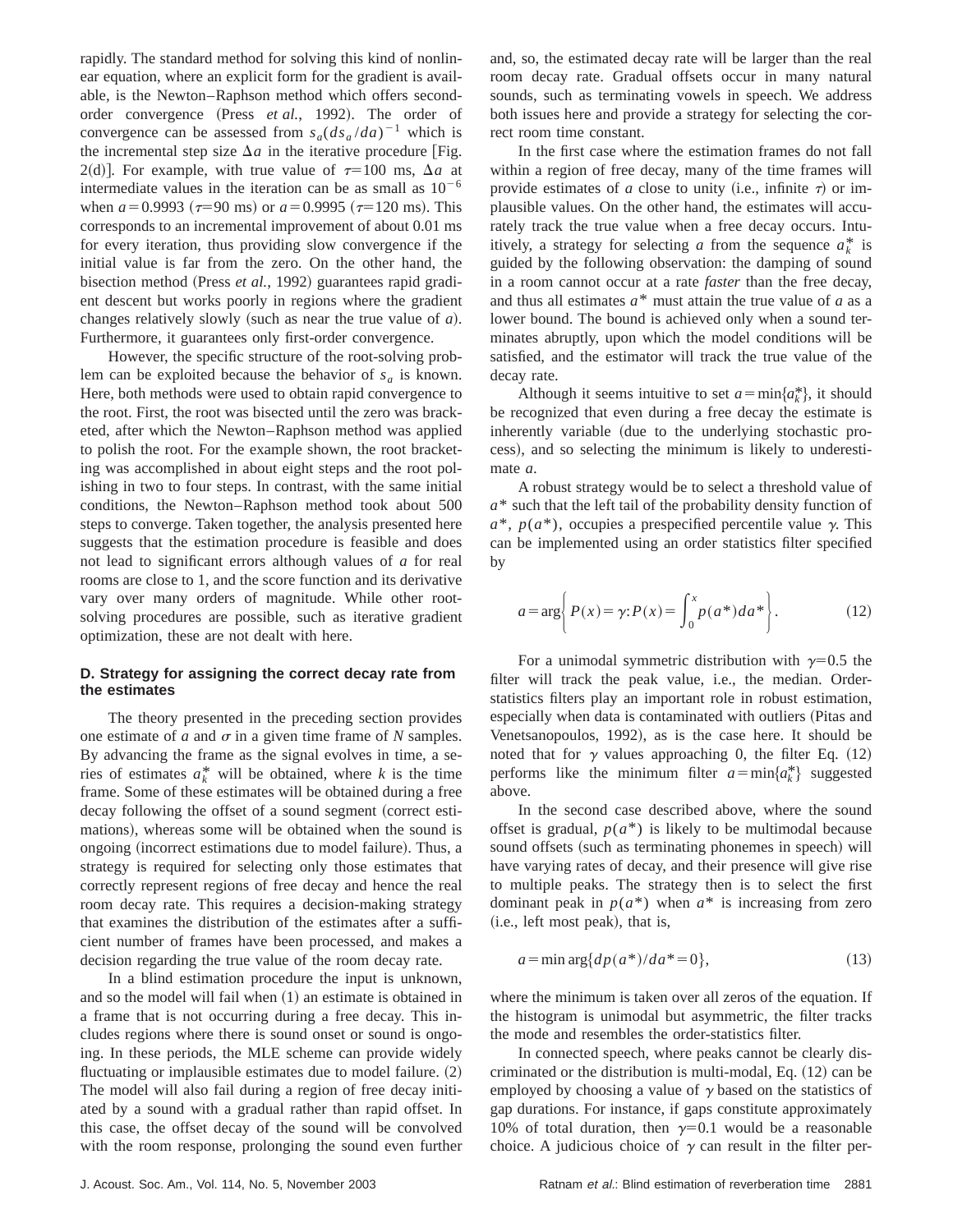forming like an edge detector, because it captures the transition from larger to smaller values of the time-evolving sequence  $a_k^*$ .

The decision strategies, as depicted in Eqs.  $(12)$  and  $(13)$ , were used to validate the model in simulated and real environments (see Sec. IV).

#### **III. EXPERIMENTAL METHODS**

In addition to simulations, the MLE approach was validated with real room data. The experimental methods and data analysis procedures are described in the following sections.

## **A. Sound recordings**

To validate the MLE method, sound recordings were made in several rooms, building corridors and an auditorium, with the aim of determining their reverberation times. Sound stimuli that were used included 18-tap maximum length sequences (period length of  $2^{18}-1$ ), clicks (100  $\mu$ s), handclaps, word utterances (International Phonetic Assoc., 1999), and connected speech from the Connected Speech Test (CST) corpus (Cox *et al.*, 1987). Recordings were made using a Sennheiser MK-II omni-directional microphone (frequency response  $100-20000$  Hz). Microphone cables (Sennheiser KA  $100 S<sub>-60</sub>$  were connected to the XLR input of a portable PC-based sound recording device (Sound Devices USBPre 1.5). The recorder transmitted data sampled at 44.1  $kHz$  to a laptop computer (Compaq Presario 1700, running Microsoft Windows XP) via a USB link. The sound stimuli, stored as single-channel presampled  $(44.1 \text{ kHz})$  WAV files, were played through the headphone output of the laptop, amplified by a power amplifier (ADCOM GFA-535II) and presented through a loudspeaker (Analog and Digital Systems Inc., ADS L200e). Data acquisition and test material playback were controlled by a custom-written script in MAT-LAB (The MathWorks, Inc.) using the Sound PC Toolbox (Torsten Marquardt).

## **B. Measurement of**  $T_{60}$  **time using Schroeder's method**

To validate the estimation procedure, experimentally recorded data from real listening environments were processed using the MLE procedure and compared to results obtained from a widely used method of Schroeder (1965a). Experimentally, RT is determined from decay curves obtained by radiating sound into the test enclosure. The sound source is switched on, and when the received sound level reaches a steady state, it is switched off. The decay curve is the received signal following the cessation of the sound source, according to the Interrupted Noise Method (ISO 3382, 1997). When the excitation signal is a noise source, the decay curve will be different from trial to trial due to random fluctuations in the signal, even when the experimental conditions are unchanged. This is in part due to the random phase and amplitudes of the normal modes at the moment the excitation signal is turned off. Prior to Schroeder's method, fluctuations in RT estimates were minimized by averaging the RTs obtained from many decay curves. Schroeder  $(1965a)$  developed an alternate method that, in a single measurement, yields the average decay curve of infinitely many interrupted noise experiments. Thus, Schroeder's method eliminates the averaging procedure.

Following Schroeder (1965a), let  $n(t)$  be a stationary white noise source with power  $\sigma^2$  per unit frequency, and  $r(t)$  be the impulse response of the system consisting of the receiver, transmitter, and the enclosure. Then a single realization of the decay curve  $s(t)$  from the interrupted noise experiment is given by

$$
s(t) = \int_{-\infty}^{0} n(\tau)r(t-\tau)d\tau,
$$
\n(14)

where the noise is assumed to be switched off at  $t=0$ , and the lower limit is meant to signify that sufficient time elapsed for the sound level to reach a steady state in the enclosure before it was switched off. The reverberation time is obtained from the decay curve  $s(t)$  (see below).

In practice, the experiment was repeated to obtain a large number of decay curves, and RTs from these curves were averaged. Schroeder used Eq. (14) to establish a relationship between the mean squared average of the decay curve  $s(t)$  and the impulse response of the enclosure  $r(t)$ , namely,

$$
\mathbf{E}[s^2(t)] = \sigma^2 \int_t^{\infty} r^2(\tau) d\tau.
$$
 (15)

While the ensemble average on the left-hand side requires averaging over many trials, the right-hand side requires only a single measurement, as it is the impulse response of the enclosure plus receiver and transmitter.

Schroeder's method, called the Integrated Impulse Response Method (or sometimes, Backward Integration Method), can be applied to a single broadband channel (say an impulsive sound covering a broad range of frequencies) or to a narrow-band channel consisting of a filtered impulse (such as a pistol shot). The only requirement is that the power spectrum of the excitation signal [in Schroeder's method, right-side of Eq.  $(15)$  should be identical to the power spectrum of the noise burst [in the noise decay method, left-side of Eq.  $(15)$ ].<sup>1</sup>

The recorded data were filtered offline in ISO one-third octave bands (21 bands with center frequencies ranging from 100 to 10 000 Hz) using a fourth-order Type II Chebyshev band-pass filter with stopband ripple 20-dB down. The output from each channel was processed by the MLE procedure and Schroeder's method using Eq. (15). For broadband estimation, the microphone output was processed directly using the two methods.

Due to the limited dynamic range of sounds in real environments, Schroeder's method requires the specification of a decay range. The decay ranges normally used are from  $-5$ to  $-25$  dB (20-dB range), and from  $-5$  to  $-35$  dB (30-dB range). The decay curves in each range were fitted to a regression line using a nonlinear least squares fitting function (function nonlinsq provided by MATLAB). The fitted function was of the form  $Aa_d^n$ , where *A* is a constant, *n* is the sample number within the decay window, and  $a_d$  is the geometric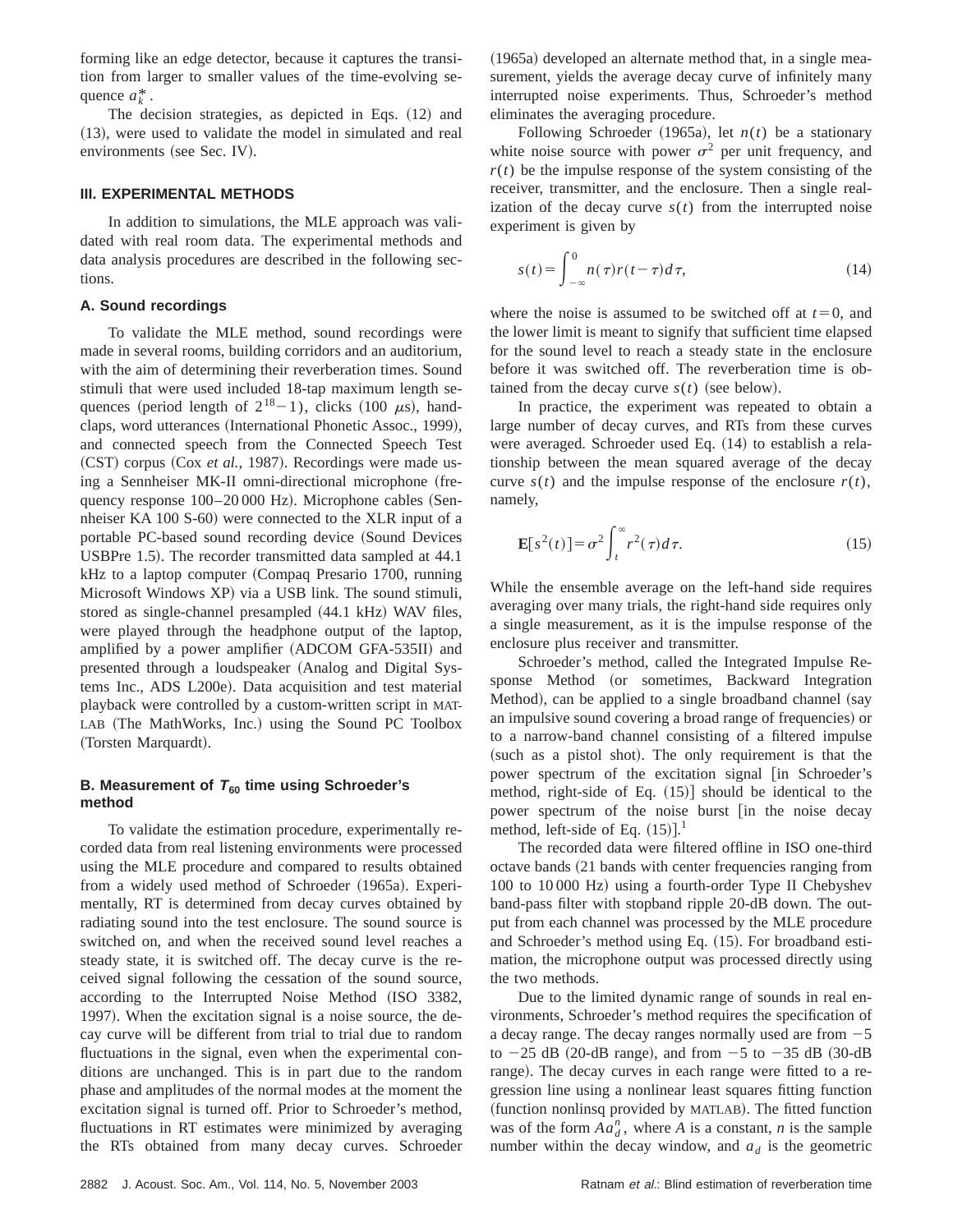ratio related to the decay rate  $\tau_d$  of the integrated impulse response curve by  $a_d = \exp(-1/\tau_d)$ . This is in contrast to the model depicted in Eq.  $(2)$  which assumes an exponentially decaying envelope with decay rate  $\tau$ , whereas Schroeder's decay curve is obtained by squaring the signal. Hence,  $\tau_d$  $= \tau/2$ . Two estimates of the decay rate were obtained from decay curves fitted to the  $-5$ - to  $-25$ -dB and  $-5$ - to  $-35$ -dB drop-offs. For each fit, the line was extrapolated to obtain  $T_{60}$  time (in seconds) using the expression

$$
T_{60} = \frac{6}{\log_{10}(e^{-1})\log_e(a_d)} = \frac{-6\,\tau_d}{\log_{10}(e^{-1})} = 13.82\,\tau_d\,. \tag{16}
$$

The same procedure was followed for determining the decay rate from broadband signals. It should be noted that the MLE procedure does not require the specification of a decay range, but only the specification of the estimation window length; thus, only one estimate per band is obtained.

## **C. Verification of MLE procedure with ideal stimuli**

Microphone data were processed using the MLE procedure to obtain a running estimate of the decay rate. For model verification, estimation was performed on  $(1)$  the segment following the cessation of a maximum-length sequence or a hand-clap, and  $(2)$  the entire run of a string of isolated word utterances. These were considered ideal stimuli, because they fulfilled the model assumptions of free decay or possessed long gaps between sound segments. The estimates were binned for each run and a histogram was produced. The histogram was examined for peaks, and the decay rate was selected using the order-statistics filter Eq.  $(13)$  if there were multiple peaks, or Eq.  $(12)$  if the histogram was unimodal. The estimate  $\hat{a}$  so obtained was used to calculate  $T_{60}$  (in seconds) using the formula

$$
T_{60} = \frac{3}{\log_{10}(e^{-1})\log_e(\hat{a})} = \frac{-3\,\tau}{\log_{10}(e^{-1})} = 6.91\,\tau. \tag{17}
$$

In theory, the  $T_{60}$  expressions given by Eqs. (16) and (17) are identical due to the relationship between  $\tau$  and  $\tau_d$ . However, the calculated values may differ, and this can be ascribed to either model inadequacies or discrepancies in measurement and analysis.

#### **D. Verification of MLE procedure for speech**

The performance of the MLE was also verified using connected speech played back in a circular building foyer (6-m diameter). Test materials were connected sentences from the CST corpus. Estimates from nonoverlapping 1-s intervals were binned to yield a histogram, and the first dominant peak from the left of the histogram was selected to determine the room decay rate. The procedure for calculating  $T_{60}$  time followed Eq.  $(17)$ .

## **IV. RESULTS**

The estimation procedure was applied to a variety of data sets, including simulated data and real room responses. To illustrate the methods and identify the strengths and deficiencies of the estimation procedure, we first consider simu-



FIG. 3. Illustration of procedure for continuous estimation of decay rate. A burst of white noise was applied at time  $t=0.1$  s (black bar, bottom trace, 100-ms duration). Simulated room output (bottom trace) shows the buildup and decay of sound in the room. A running estimate of the parameter *a* in 200-ms windows is shown in the graph (ordinate, *a* converted to decay rate in seconds). The true value of decay rate  $(100 \text{ ms})$  is shown as horizontal dashed line. The estimation window was advanced by one sample to obtain the trace, with each point at time *t* being the estimate in the window (*t*  $-0.2$ ,*t*]. During the buildup and ongoing phase of the sound, estimated *a* sometimes exceeded 1 (i.e., negative values of  $\tau$ ). These were discarded and are not shown. As the window moved into the region of sound decay (*t*  $> 0.3$  s), the estimates converged to the correct value. A histogram of the estimated decay rate is shown to the right of the trace. An order-statistics filter, such as the mode of the histogram, can be used to extract the room decay rate. Sampling rate was 16 kHz.

lated data sets. Subsequently we will provide results for real data that validate the room decay rate estimates, and compare these to results from Schroeder's method.

#### **A. Broadband white noise bursts in simulated rooms**

A 100-ms burst of broadband white noise  $(8-kHz)$  bandwidth) was convolved with the impulse response of a simulated room having a decay rate  $\tau=100$  ms (Fig. 3). Room output (bottom trace of Fig. 3) shows the characteristic rise and decay of sound following onset and offset of noise burst (horizontal bar). The graph shows the running estimate of decay rate obtained in a 200-ms time window by advancing every sample. Time frames up to about  $t=0.3$  s are not regions of free decay, and so the estimator tended to produce values of  $a > 1$ . When this was observed in the rootbracketing step of the estimate, the root-solving procedure was aborted. Thus all estimates of *a* were bounded above by 1. It can be seen that when the window crosses into the region of free decay, the estimator output stabilizes at the true value (horizontal dashed line). A histogram of the decay rate estimates (right axis) was input to the order statistics filter Eq. (12) with  $\gamma=0.5$ . The reported decay rate from the filter was  $\tau=101$  ms.

For comparison, the procedure was repeated with the simulated noise burst input (i.e., before it was convolved with the room impulse response) to mimic anechoic conditions. The histogram of *a*\* demonstrated a strong peak at *a*  $=1$  ( $\tau=\infty$ ) (not shown). This showed that in the absence of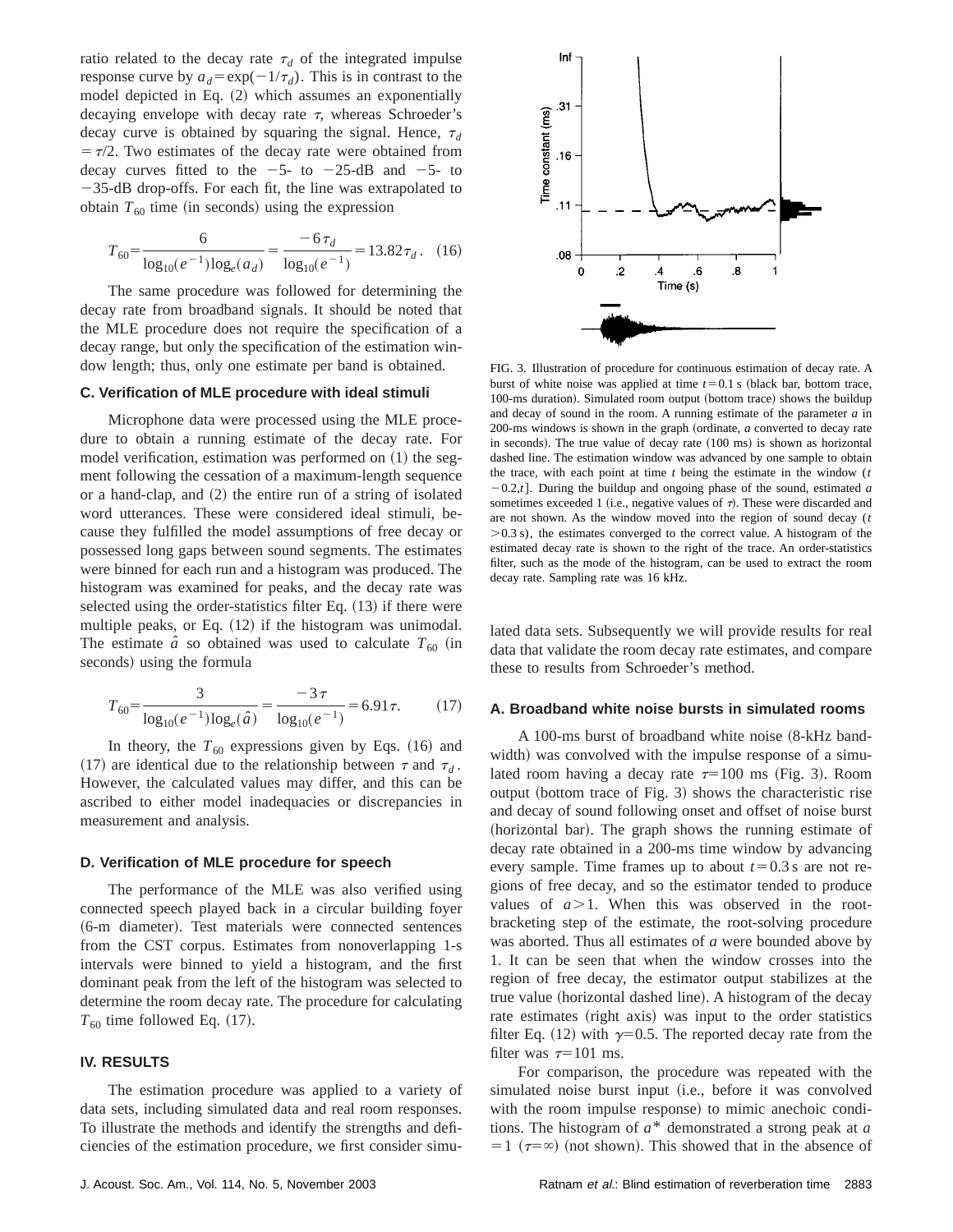

FIG. 4. Effect of estimation window length on the variance of the estimate. The simulation shown in Fig. 3 was repeated for windows of duration  $0.5\tau$ ,  $\tau$ , 2 $\tau$ , and 4 $\tau$  (top to bottom), where  $\tau=100$  ms is the true value of the room decay rate. The left column shows the running estimate of parameter *a* (ordinate, shown as decay rate in ms) as a function of time (abscissa). The right column shows the histogram of the estimates. The variance of the estimate decreases with increasing window length (arrowheads mark true value of  $\tau$ ).

reverberation, as in an anechoic environment or open space, histograms showing strong peaks at  $a=1$  are to be expected.

#### **B. Effect of window length on estimation**

A parameter that is critical for estimation performance is the window length  $N$  specified in Eq.  $(8)$ . Small window lengths are expected to increase the variance of the estimate, as also indicated by the Cramer–Rao lower bound  $[Eq. (21)].$ To test the effect of window length a burst of white noise  $(100\text{-ms duration})$  was convolved with a simulated room impulse response  $(\tau=100 \text{ ms})$ , and the estimator tracked the decay curve using four different window lengths. The results are shown in Fig. 4. As window length increased from  $0.5\tau$ to  $4\tau$ , the MLE procedure gave improved estimates. Further, for all four window lengths, there was no bias in the estimates of the peak position. We concluded that increasing window length reduced the variability in the estimates, and did not introduce significant bias.

Although it is desirable to have long window lengths, in practice this is limited by the duration and occurrence of gaps between sound segments. Ideally the filter length should be of the order of  $\tau$  or longer, but if the gaps are short, then increasing the filter length beyond the mean gap will produce undesirable effects where the next sound segment creeps into the window. Thus, the window length should not be less than one-half or one-third of  $\tau$ , but the upper limit is dictated by the mean duration of gaps.

## **C. Speech sounds in simulated room**

The examples considered above illustrated the performance of the algorithm when the input was broadband white noise. To be applicable in realistic conditions, the algorithm must perform in a variety of conditions and with different signal types. Speech represents an example where the algorithm is expected to perform poorly, because it is nonstationary and non-Gaussian. Further, the offset transients in speech sounds (including plosives) have a natural decay rate (not to be confused with the room decay rate) that can vary from  $5-40$  ms.<sup>2</sup> Thus, estimation of room decay rate with speech presents a challenge to the algorithm. We took a sequence of 15 distinct and isolated American-English words recorded in an anechoic environment at a sampling rate of 20 kHz (International Phonetic Assoc., 1999). These included 11 consonant–vowel–consonant words  $(\frac{p_1 b_2 v_1}{d}, e.g.,$ "bed"), and four consonant–vowel words (/b/V/, e.g., "bay") separated by a mean interval of 200 ms. These were convolved with a simulated room impulse response having decay rate  $\tau=100$  ms. The task of the estimator was to track the decays for the entire duration of the sequence (approximately  $11.4$  s). The control condition was the clean input  $(i.e., anechoic)$ . The results are shown in Fig. 5. Four different filter lengths were used as in Fig. 4. For the control condition (left column) no reliable estimates were produced for the smallest three windows (top three panels) because the histogram peaked at values of  $\tau$  approaching  $\infty$ . For the simulated room response (right column), the peak shifted towards the true value of  $\tau$ , with the best estimates being obtained for the largest window size of  $4\tau$  (right column, bottom row). In all the histograms the peak was located at about 115 ms (arrow). This estimate deviated from the real decay rate of 100 ms due to the lack of sharp transients in the clean speech. A gradual sound offset tends to prolong the reverberated sound even further. This can be seen in the ''anechoic'' control condition where a small peak is noticeable when window size is  $4\tau$  (bottom panel, left column). The peak occurs around 60 ms, and corresponds to the gradual offsets of speech sounds. Thus, this introduces a bias in the estimates under reverberant conditions.

The results of the preceding sections demonstrate the importance of selection of a suitable estimation window length. The choice of window length determines the variability of the estimates, and is critical to obtaining a histogram with a clearly resolved peak at the true value of the room decay rate. However, the effect of variability on the orderstatistics filter is difficult to determine as the filtering operation is nonlinear. Further, bimodal or multimodal histograms may be obtained if there is fluctuating background noise or if the sound segments have an intrinsic offset decay rate (as shown in Fig.  $5$ ).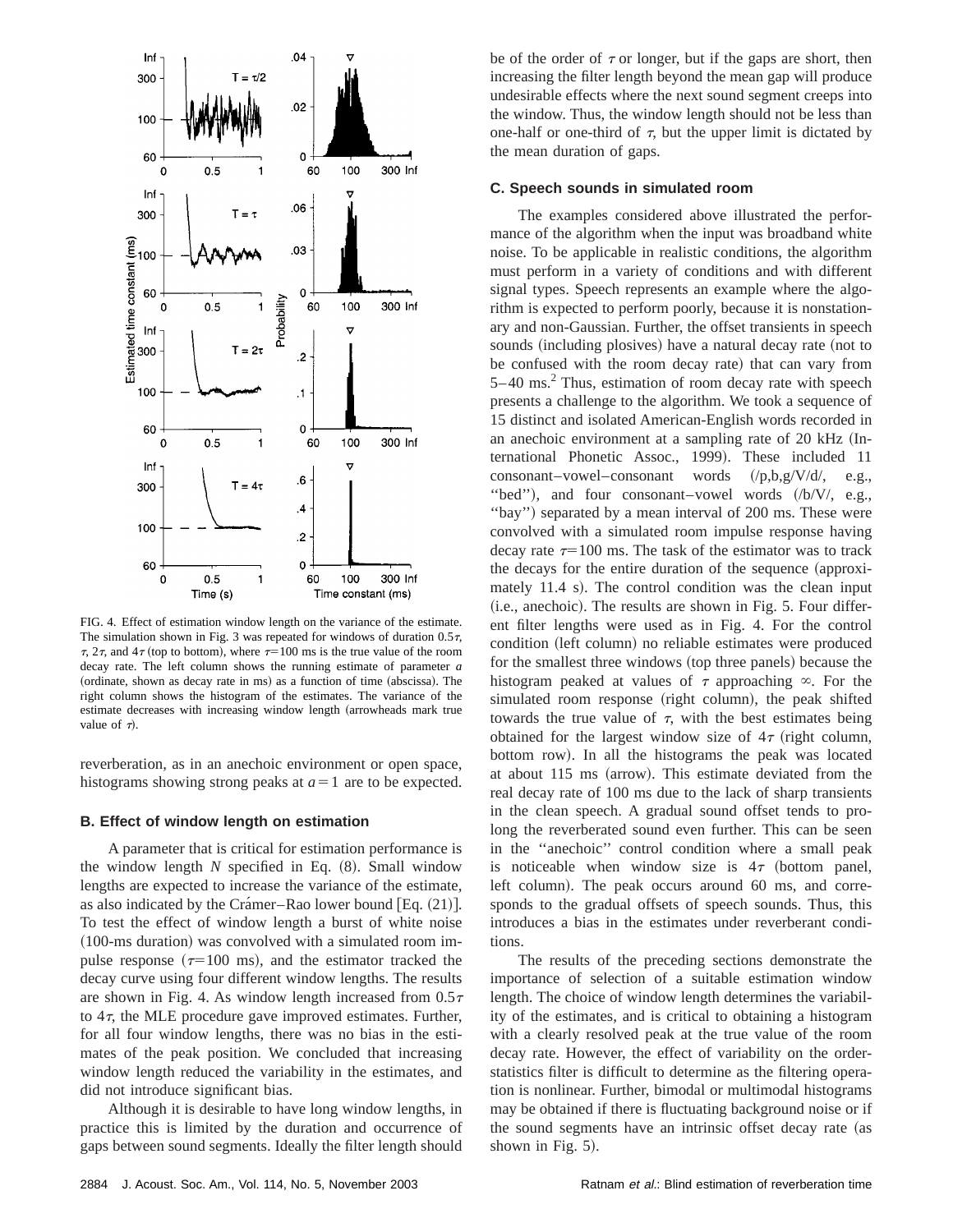

FIG. 5. Estimation of room decay rate from speech. Fifteen words recorded in an anechoic (clean) environment (200-ms interword spacing) were convolved with a room model ( $\tau$ =100 ms). Histograms of decay rates were estimated from clean (left column) and simulated reverberant responses (right column), and are shown for window durations 0.5 $\tau$ ,  $\tau$ , 2 $\tau$ , and 4 $\tau$  (top to bottom). The histogram for clean speech served as a control. Description follows Fig. 4. Estimation from reverberant speech produces a clearly defined peak, especially for the longer window lengths, albeit with a small bias (right column,  $2\tau$  and  $4\tau$ ). The bias can be attributed to the gradually decaying offsets inherent in speech so that the resultant decay is a convolution of speech offset and the room response. For the control condition (left column), the offset decay is visible only in the bottom two rows where the histogram exhibits a broad bump between 50 and 100 ms. The 15 words included 11 /p,b,g/V/d/ and 4 /b/V/ sampled at 20 kHz.

## **D. The effect of gradual offsets in speech sounds on decay rate estimation**

The preceding section introduced the problem of estimating the room decay rate when the input signal exhibited varying offset decay time courses. Here we examine in greater detail the performance of the estimator with input comprising a single word  $/(b/V)$ , "bough"). The word was recorded under anechoic conditions and presented to the estimator without modification so that the effect of the vowel offset could be determined. The results are shown in Fig. 6. The terminating vowel has a gradually decaying offset (top panel). Estimation of the offset decay was performed from  $t=0.45$  s (vertical dashed line) using two procedures. First, the envelope was extracted from the analytic signal via a Hilbert transform, windowed, and filtered to eliminate fre-



FIG. 6. Illustration of decay rate estimation when a terminating phoneme is encountered. The word "bough" recorded under anechoic (clean) conditions (top row) has a gradually decaying offset. The envelope was extracted by filtering the absolute value of the analytic signal (second row, heavy outline), and its decay rate was estimated for the segment following the dashed line using two methods (bottom row). Overlapping segments (duration given by bar, with step size indicated by the thickness of the vertical end) were converted to a decibel scale and the decay rate obtained by a least squares fit to a straight line (dotted trace). The same segments were analyzed using the MLE algorithm to obtain a second estimate of the decay rate (solid trace). While the estimators provide somewhat different results, they are in qualitative agreement. Both methods suggest that the fastest decay rate is in the range of  $50-70$  ms (see also Fig. 5).

quency components above 100 Hz. The envelope is shown in the middle panel (heavy outline). The envelope was then squared and transformed to a decibel scale, and the decay rate was estimated in windows of duration 0.4 s (horizontal bar), using a least squares fit to a straight line. Successive estimates were obtained by sliding the window forward in steps of one sample. Note that the time at which an estimate is reported for any given window is the end point of the window. The estimate for the window indicated by the horizontal bar, for instance, is plotted at time  $t=0.85$  s. A curve of the estimated decay rates was thus obtained (dotted curve, bottom panel). The envelope-based method employed here is similar to the method of Lebart *et al.* (2001), except that they performed a one-time RT estimation over the entire decay period using linear regression. The MLE procedure was applied to the same segments and produced an independent estimate of the decay rate (solid line, bottom panel). While the estimates differ somewhat, they are in qualitative agree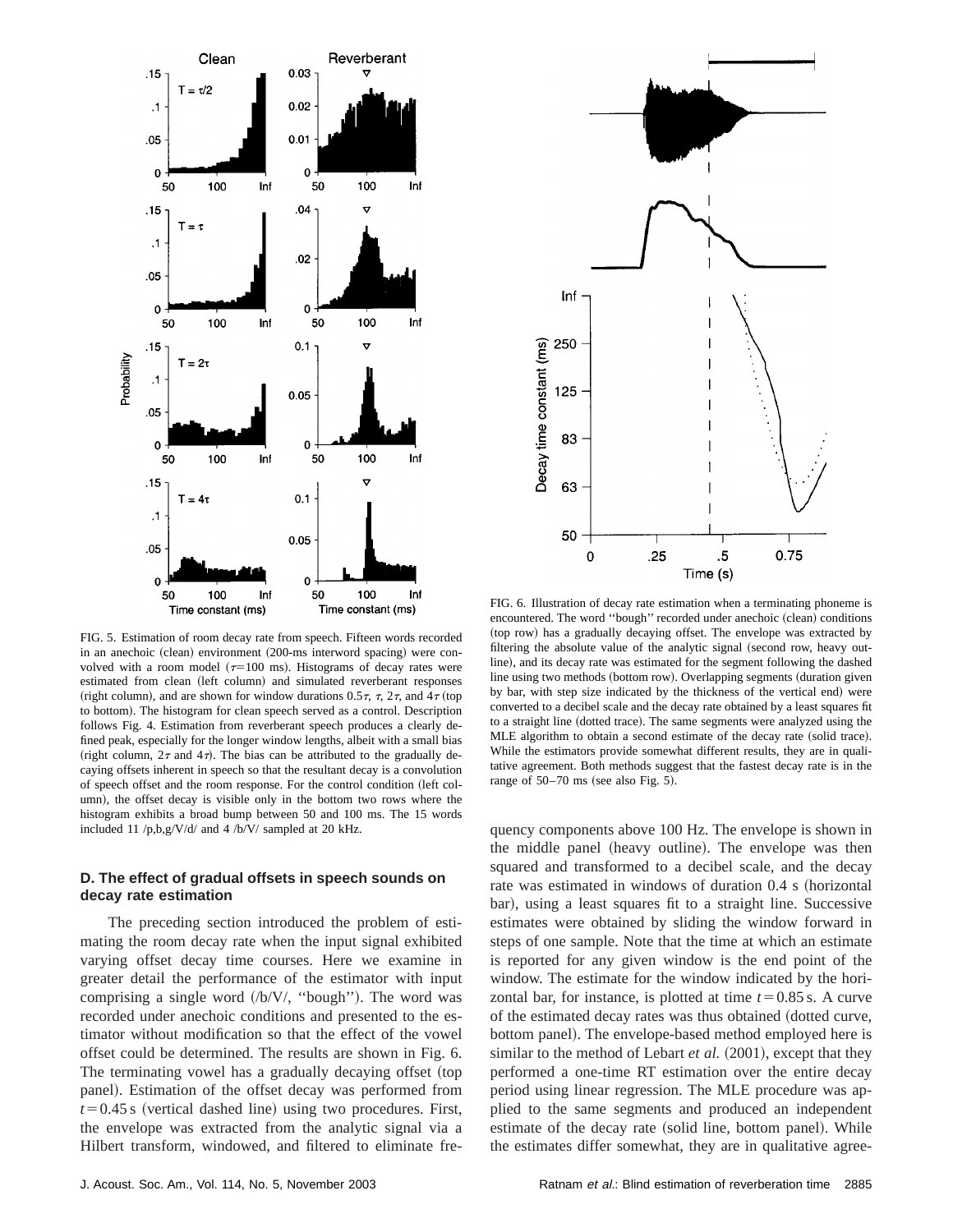ment. Both procedures indicate that the terminating vowel had a time-dependent decay rate, and the greatest rate was between 50 and 70 ms.

The results confirm the presence of the peak in Fig. 5 (left column, bottom panel), although the histogram shown in Fig. 5 was obtained for a sequence of 15 words. The analysis shown in Fig. 6 also indicates the reason for estimation bias under reverberant conditions using speech samples. The offset decays present in clean speech segments will be convolved with the room impulse response, and the estimated decay rates will consequently be greater than the room decay rate. Taken together, the results from Figs. 4–6 suggest that the factors responsible for estimation performance are the presence of adequate numbers of gaps, sharp offset transients, and estimation window length.

### **E. Validation of method**

The above results demonstrate that estimation of decay rate is possible for a variety of sounds including impulses, noise bursts, and speech. Although we have shown that a reasonable agreement exists with a nonlinear least squares fit to the data  $(Fig. 6)$ , a more careful evaluation is necessary to determine the conditions under which the MLE procedure is likely to provide accurate estimates. Here we establish that the estimated decay rates are comparable to decay rates obtained from the method by Schroeder (1965a). Furthermore, any data collected must be under sufficiently realistic conditions where there is background noise and where the testing sound is not subject to experimental control. A comparison of MLE performance with the standard method in real environments will therefore establish the utility of the method.

We compared the estimates using the method by Schroeder (1965a) in both single-channel (i.e., the broadband signal), and multi-channel frameworks (i.e., narrow-band signals occupying ISO one-third octave bands). Schroeder's method requires a fitting procedure to estimate the decay rate in a preselected decay range (either  $20$  or  $30$  dB below a reference level of  $-5$  dB, see Sec. III). The MLE procedure does not require the specification of such a range.

To determine whether the two methods provide the same RT value, estimations were performed on a simulated room decay curve with  $RT=0.5$  s (Fig. 7). Broadband and onethird octave band estimates were obtained using the MLE method (circle) and Schroeder's method (20 dB: lozenge, 30 dB: square). Figure  $7(a)$  shows the mean value of RT as a function of center frequency of the one-third octave bands (open symbols) and the broadband estimate (filled symbols near *y* axis). range) averaged over 100 trials. The broadband estimates were  $0.504$  s (MLE) and  $0.5$  s (Schroeder's method) for both 20- and 30-dB decay ranges. While the MLE estimate was significantly different from Schroeder's method ( $p$ <0.0001, Wilcoxon rank sum test), the discrepancy was less than 1%. The one-third band MLE estimates in most cases were somewhat higher than the Schroeder estimates by about  $0.5\%$  (mean RT over all bands were, MLE: 0.505, Schroeder's method: 0.502 s for 20 dB and 0.501 s for 30 dB). However, the estimates were not significantly different, except for one estimate obtained from the 30-dB decay curve in the band centered at 8 kHz. The most noticeable



FIG. 7. Comparison of RT estimates obtained from MLE method and Schroeder's method. (a) Mean RT (ordinate) in one-third octave bands (abscissa) averaged over 100 independent trials of a simulated decay curve  $(RT=0.5 \text{ s})$ . RT estimates were obtained using the MLE procedure (circles), and Schroeder's method in 20-dB decay range (lozenge), and 30-dB decay range (square). The filled symbols are broad-band estimates. (b) Standard deviation of the RT for broadband and one-third octave bands over 100 trials. Symbols follow  $(a)$ .

difference between the two methods was in the variability of the estimates as measured by the standard deviation over the trials  $|Fig. 7(b)|$ . The MLE method demonstrated lower SD across trials than Schroeder's method, by factors of 2 (for the  $20$ -dB curve) and 3 (for the 30-dB curve). Further, MLE estimates were similar across one-third octave bands at frequencies above 200 Hz [Fig. 7(a)], whereas estimates from Schroeder's method exhibited greater variability. The results establish that the MLE method and Schroeder's method are in good agreement when tested on model data. While the MLE method may overestimate the RT when using broadband signals (although this is no more than  $1\%$ ), the narrowband estimates are comparable to those obtained from Schroeder's method, are consistent over a wide range of frequencies, and subject to less variability.

We first report on the comparison between the methods using a hand-clap in a small office  $(8\times3\times3$  m). Subsequently we will summarize results obtained in rooms of different sizes. Figures  $8(a)$  and (b) depict a hand-clap event and its spectrogram, respectively. The data in panel  $(a)$  is the same as shown in Fig. 1(a), except that Fig. 8(a) also includes the direct sound. The rms noise level in the room was 50 dBA SPL, and the peak sound pressure level resulting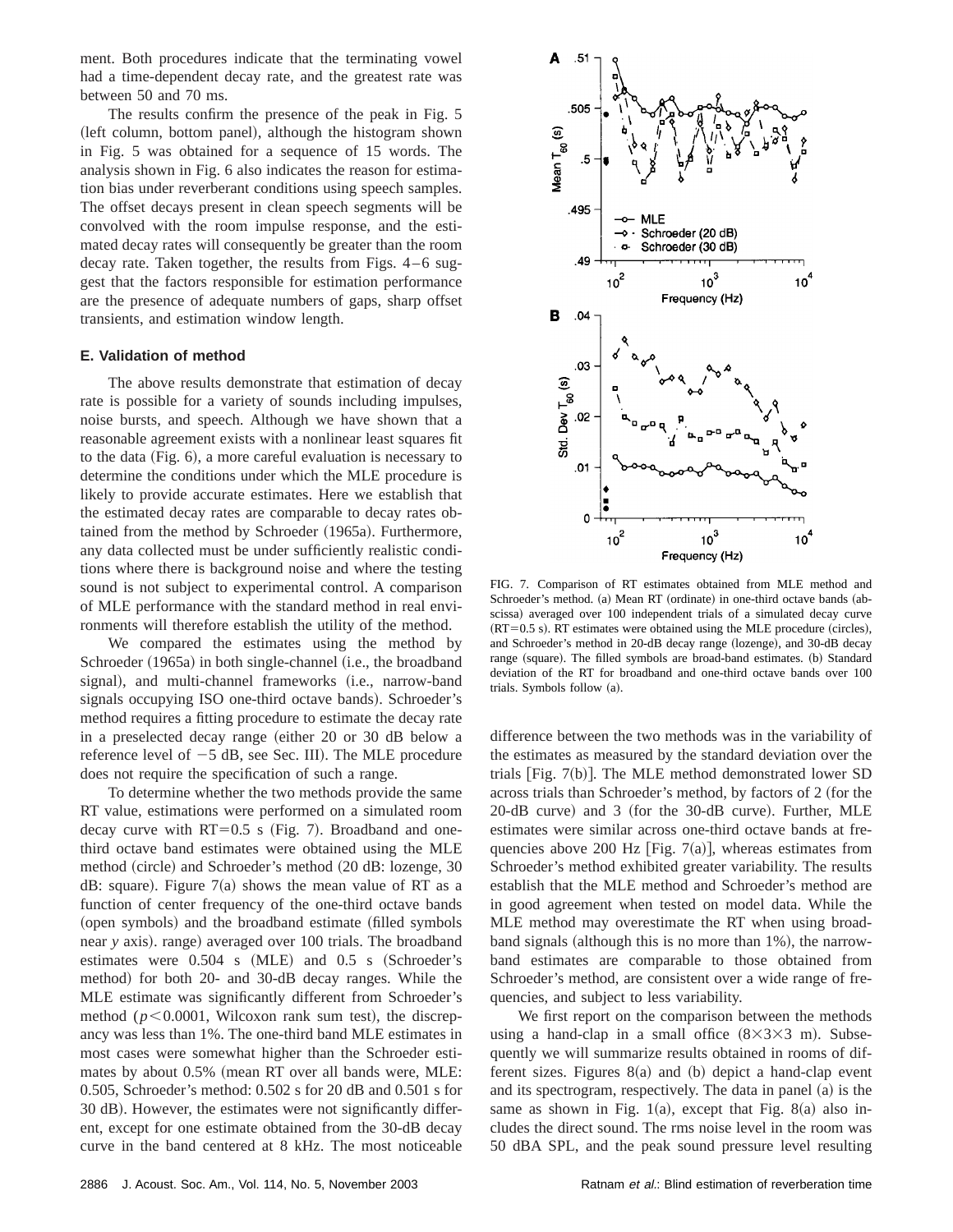

FIG. 8. Estimation of decay rate from real room data. (a) The room response to a hand-clap [same as Fig.  $1(a)$  but includes the direct sound]. (b) Spectrogram of the hand-clap demonstrates a sharp broadband onset transient and the decay as a function of frequency.  $(c)$  The decay rate was estimated using Schroeder's backward impulse integration method in the  $-5$ -dB (lozenge) to  $-25$ -dB (circle) range, followed by a least-squares fit to a straight line to obtain the decay rate  $(\tau=56 \text{ ms}, T_{60}=0.39 \text{ s})$ . (d) Histogram of decay rate obtained from signal shown in (a) using MLE. The median value of the histogram (arrow) is  $\tau=53$  ms,  $T_{60}=0.37$ .

from the hand-clap was 85 dBA SPL. The decay curve obtained using Schroeder's method is shown in Fig.  $8(c)$ , normalized so that the peak SPL was 0 dB. This is the broadband curve obtained by integrating the recorded microphone signal. A straight-line fit to the  $20$ -dB drop-off point (circle) from a reference level of  $-5$  dB (lozenge) yielded  $\tau=56$  ms  $(T_{60} = 0.39 \text{ s})$ . The discrepancy between this value and that presented in Fig. 1 ( $\tau$ =59 ms) was due to the inclusion of the direct sound in Fig. 8. The windows over which the 20-dB drop-off was computed were not identical for the two cases. The data were run through the MLE procedure and a histogram of estimates was obtained, and the decay rate was calculated from the peak of the histogram using Eq.  $(12)$ . This gave an estimate  $\tau$ =53 ms ( $T_{60}$ =0.37 s), which is in good agreement with the estimate obtained using Schroeder's method. Note that the estimates reported in this work are based on a single trial. The normal practice is to average over large numbers of trials. However, our goal is to develop an online estimation procedure, and so we felt that it would be more realistic to use a single trial.

To test a range of room RTs, ISO one-third octave band analysis (exceeding 1 kHz center frequency) was performed in three environments. These were  $(1)$  the moderately reverberant room described above  $(Fig. 8)$ ,  $(2)$  a highly reverberant circular foyer, and  $(3)$  a highly reverberant enclosed cafeteria. In all cases, the signal was a hand-clap generated at a distance of  $2 \text{ m}$  from the recording microphone (peak value 90 dB SPL). Output from the band-pass filters were analyzed



FIG. 9. Comparison of Schroeder's method and the MLE procedure for  $T_{60}$ times obtained in one-third octave bands. Three environments were tested: a moderately reverberant environment (circles; the environment is the same as shown in Fig. 8), a highly reverberant circular foyer (squares), and a highly reverberant enclosed cafeteria (diamonds). In each environment, a single hand-clap was filtered using a bank of ISO one-third octave band-pass filters with center frequencies exceeding 1 kHz. The ordinate shows the best estimates obtained from the MLE procedure for each band, and the abscissa shows the  $T_{60}$  times obtained from Schroeder's method. Averages over all bands for each environment are shown as filled symbols. The diagonal dashed line (with unity slope) is shown for reference, and points lying close to this line suggest good agreement between the two procedures.

using the MLE procedure, and the  $\tau$  value for each band was obtained from the histogram by selecting the dominant peak. For Schroeder's method, a 20-dB decay range was used. Figure 9 shows the  $T_{60}$  estimates from Schroeder's method (abscissa) versus the MLE estimates (ordinate) for each ISO one-third band (open symbols), and the average over these bands (closed symbols).

Figure 9 shows that the variability of estimates for highly reverberant environments increases with increasing mean RT for both methods. However, the two methods are in good agreement, especially in the high-frequency bands (the single outlier falling below the diagonal in Fig. 9 is the lowest center frequency used in the analysis, namely 1 kHz). The agreement between the methods is best when the  $T_{60}$  values are averaged over all bands (filled symbols), as is usually reported in the literature.

A more extensive test to determine the variability in estimates across different environments, and between bands, was performed in 12 environments, including small office rooms, an auditorium, large conference rooms, corridors, and building foyers. The data were analyzed as in Fig. 9 and are shown in Fig.  $10(a)$ . In comparison with Schroeder's method, the MLE procedure consistently overestimated  $T_{60}$ in low to moderately reverberant environments  $(T_{60} < 0.3 \text{ s})$ whereas it underestimated the reverberation time for more reverberant environments  $(T_{60} > 1.3 \text{ s})$ . There was a good agreement between the two methods for intermediate ranges. The average  $T_{60}$  over all bands (filled squares) were, however, in good agreement. Broadband estimates were made using the same procedures but without band-pass filtering of recorded signals. These are shown in Fig.  $10(b)$ . The trend in the estimates was similar to that observed with narrow-band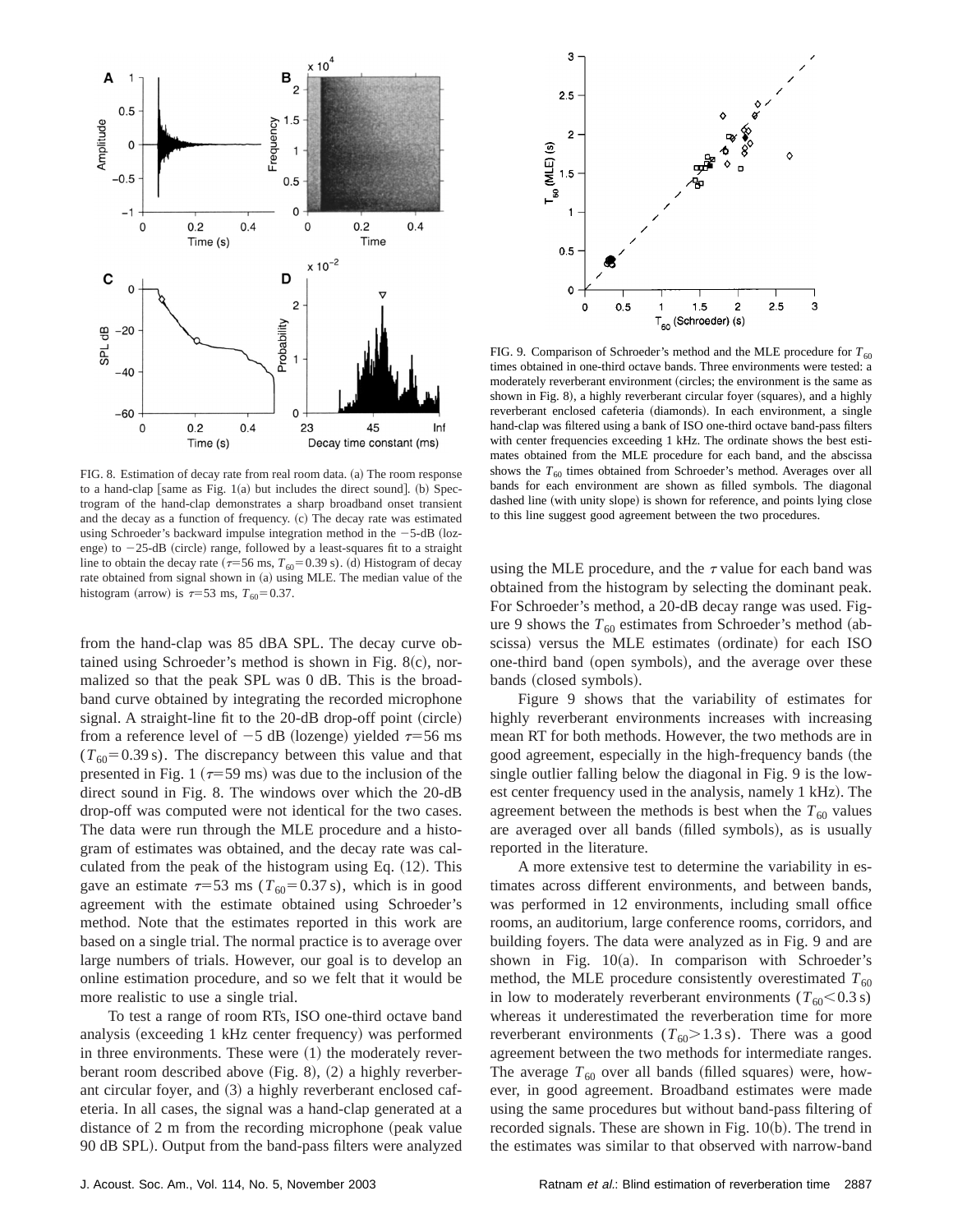

FIG. 10. Reverberation-time estimates from real environments. Seventeen tests in 12 environments were conducted using noise bursts. Decay rates were estimated using the MLE algorithm (ordinate) and the extrapolated  $T_{60}$ times were compared with estimates from Schroeder's method (abscissa). (a) Estimates of  $T_{60}$  in one-third octave bands with center frequencies exceeding 1 kHz (open circle) and their average (filled square). (b) Broad-band estimates of  $T_{60}$  from the recorded room response. Data shown by open circles are from different locations in an auditorium. Results are from one presentation of noise burst in each test.

signals, except for one outlier. The outlier along with three other data points (open circles) were obtained in a large auditorium. The outlying data point was obtained at a sourceto-microphone distance of 4 m, whereas the three remaining data points were obtained at a source-to-microphone distance of  $1.5$  m (at three different locations in the auditorium). The sound levels were not adjusted to compensate for the distance, and hence the experiment corresponding to the outlier was at a lower SPL, resulting in reduced dynamic range (from peak SPL to noise floor). For the four experiments in the auditorium, the Schroeder estimates of  $T_{60}$  (in seconds) were  $2.18$  (outlier), 0.39, 0.39, and 0.33, respectively. The MLE estimates, on the other hand, were  $0.69$  (outlier),  $0.77$ , 0.80, and 0.67, respectively. Schroeder's method appears to be sensitive to the peak-SPL to noise-floor range, because the remaining three locations provided RT values that were in good agreement. On the other hand, the MLE estimates, while larger than the Schroeder estimates, were consistent and relatively robust irrespective of the source-tomicrophone distance. That is, a reduction in dynamic range appears to affect estimates from the MLE to a lesser extent than estimates from Schroeder's method. A more detailed study is required to quantify the effect of dynamic range on



FIG. 11. Evaluation of room reverberation time (RT) from connected speech played back in a partially open circular foyer. The RT for this environment as measured from hand-claps was  $1.66 \pm 0.07$  s (Schroeder's method) and  $1.62$  s (from MLE procedure). (a) Trace of CST passage (duration 50 s) recorded in the environment. Bar indicates  $1 \text{ s}$ . (b) The histogram of MLE estimates over the duration of recording. The first peak in the aggregate histogram is the best RT estimate from connected speech  $(1.83 \text{ s})$ . The horizontal bar is the range of RT estimates obtained from Schroeder's method, and the triangle indicates the MLE estimate. (c) Peak values from histogram of estimates were obtained every 1 s, and the 50 peak values were used to produce the histogram shown. The best estimate of RT from this histogram is at the dominant peak  $(1.7 \text{ s})$ .

the various estimation methods, and has not been attempted here.

These results raise the issue of estimation in narrow bands. It appears, although it is by no means conclusive, that the upper one-third octave bands (over 1 kHz) may provide more accurate estimates than the lower bands. Frequency decomposition is a standard part of most audio signal processing algorithms, and so it may be useful to track estimates in the higher frequency bands, or in select bands where the energy is greatest. Tracking high-energy bands is likely to provide more temporal range in tracking decays before encountering the noise floor, and thus sharpen the peak in the histogram of estimates. Alternatively, averaging over all high-frequency bands can provide estimates that are in closer agreement with  $T_{60}$  times obtained from Schroeder's method.

The above findings suggest that there is good correlation between the estimates obtained with the MLE procedure and those obtained with Schroeder's method. While Schroeder's method provides the most accurate estimates, in situations where the peak to noise-floor range is limited, the MLE method can provide robust estimation.

## **F. Estimation of RT from connected speech in real listening environments**

The results presented in the preceding sections indicate that the MLE output is in good agreement with actual or simulated room RTs. In particular, the estimator can be ap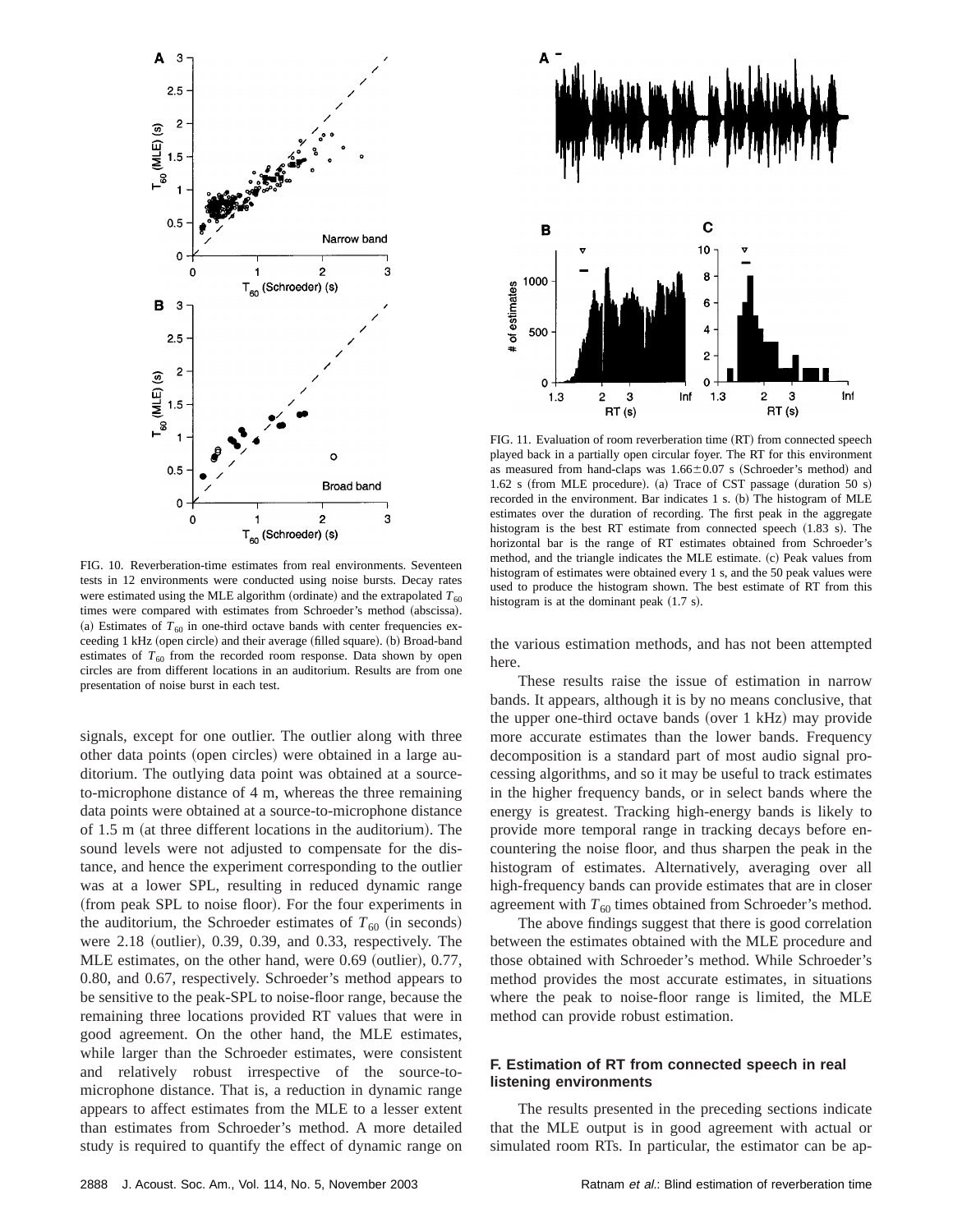plied to isolated word utterances, even though the naturally decaying offsets of terminating phonemes may lead to an overestimation of RT (see Fig.  $6$ ). Here, we test the performance of the procedure explicitly in a challenging estimation task, namely estimating room RT from connected speech.

A segment of speech (about  $50 s$  in duration) from the Connected Speech Test (CST) corpus was played back in a partially open, circular foyer (one-third octave band analysis shown in Fig. 9, square symbols). The RT for this environment was first estimated with hand-claps using Schroeder's method  $(1.66\pm0.07 \text{ s})$  and independently confirmed with the MLE procedure (estimated RT from histogram was  $1.62$  s). The MLE procedure was then applied to the recorded speech data [Fig.  $11(a)$ ]. A histogram of room decay rates for the duration of the recorded data was constructed [Fig. 11(b)]. The order-statistics filter was used to select the first dominant peak in the histogram  $(RT=1.83 \text{ s})$ . This is the best RT estimate based on the aggregate data. It is possible to refine the procedure for arriving at the best estimate by applying the order-statistics filter at much shorter time intervals. Towards this end, a histogram was constructed at intervals of 1 s, and the best RT estimate for this interval was obtained. The resulting best estimates from all 1-s durations (50 in all) were binned to produce the histogram shown in Fig.  $11(c)$ . It can be seen that the number of estimates peaks at  $RT=1.7$  s, which agrees with the mean value of 1.66 s from Schroeder's method (using hand-claps), and is well within its standard deviation  $[0.07 \text{ s};$  the one-sigma interval is indicated by the horizontal bar in Figs.  $11(b)$  and  $(c)$ ].

Given that terminal phonemes have a natural decay rate  $(see Fig. 6)$ , it is not surprising that the MLE procedure produces estimates somewhat larger than the real room RT. Further, the discrepancy between the actual RT and those estimated from connected speech arise from the absence of adequate numbers, and the limited duration, of gaps [see Fig.  $11(a)$ ]. Thus, regions of free decay where estimation is accurate are limited. Not withstanding these constraints, the procedure works well, in part due to the decision-making capability built into the order-statistics filter. By selecting the first dominant peak (from the left) in the histogram, the filter in effect rejects spurious estimates, thereby reducing the error in the estimation procedure. The mean value of the histogram or its median, for instance, would result in significantly higher estimates of RT. The performance of the orderstatistics filter can be further improved if one were to obtain a statistical characterization of gap duration from a large corpus of connected speech or other sounds. Such a characterization can provide a robust percentile cutoff value [see Eq.  $(12)$  which could then be used to select the best RT value for the room (results not shown).

In conclusion, the MLE procedure, in combination with order-statistics filtering, provides a robust means for blind estimation of room RT. The procedure has been validated against Schroeder's method, and with real room data such as hand-claps, isolated word utterances, and connected speech.

## **V. DISCUSSION**

The estimation of reverberation time is a widely investigated problem. Traditionally, two approaches have been taken. The RT is computed analytically using formulas that incorporate the geometry and absorptive characteristics of the reflecting surfaces, or empirically using a test sound with known properties that is radiated into the environment, and for which the RT is estimated from the received sounds. The former approach is embodied in the Sabine-type formulas (Sabine, 1922; Eyring, 1930; Millington, 1932; Sette, 1933; see Young, 1959; Kuttruff, 1991, for reviews), while the latter is based on the analysis of decay curves, such as using Schroeder's method (Schroeder, 1965a; Chu, 1978; Xiang, 1995). These methods have wide applicability and have been used extensively since they were developed. The current work complements these methods, and provides a technique for evaluating RT from passively received microphone signals.

In the Interrupted Noise Method the excitation signal is broadband or narrow-band filtered noise that is abruptly switched off at a known time, and is followed by a sufficiently long pause to track the decay. The reverberation experiment thus requires careful control of a known sound source (the excitation signal), and is repeated many times to arrive at an average RT estimate. In contrast, Schroeder's method eliminates multiple trials, and can be carried out with an impulsive sound, such as a pistol shot, to obtain a reliable RT estimate on a single trial. For narrow-band estimates, a filtered impulse can be used (see also footnote 1). For the interrupted noise method, the RT is determined by selecting a decay range, beginning 5 dB below the initial level at sound offset and going down a further 20 or 30 dB, taking care to remain above the noise floor. For this method, sound offset time should be known. In Schroeder's method, precise knowledge of the impulse occurrence time is not necessary, except that the decay range should be above the noise floor [see ISO 3382  $(1997)$  for a discussion of this point]. When the impulsive sound is well-isolated, i.e., preceded and followed by a sufficiently long period of silence, and the background noise level is well outside the measured decay range, Schroeder's method will provide the best estimates of RT.

The motivation for developing the MLE procedure was to extend the utility of the decay curve method to situations where excitation signals are not available to conduct a reverberation experiment. Instead one has to rely on passively received microphone signals consisting of unknown sound segments with randomly occurring gaps. In such a blind situation, it is expected that the method will be less reliable than Schroeder's method, and so the goal was to combine a theoretically proven procedure (the maximum-likelihood approach) followed by a decision strategy that reduces the estimation error. It was hoped that such an approach would allow the estimator performance to approach that of Schroeder's method.

The MLE procedure is similar to the noise decay curve and Schroeder's methods. It differs from these methods in that it is parametric, and is based on a widely accepted model of the reverberant tail, namely the exponential decay model [see Young (1959) for a discussion on how the Sabine type formulas are related to a linear decay of the sound pressure level after the source is turned off]. The model assumes that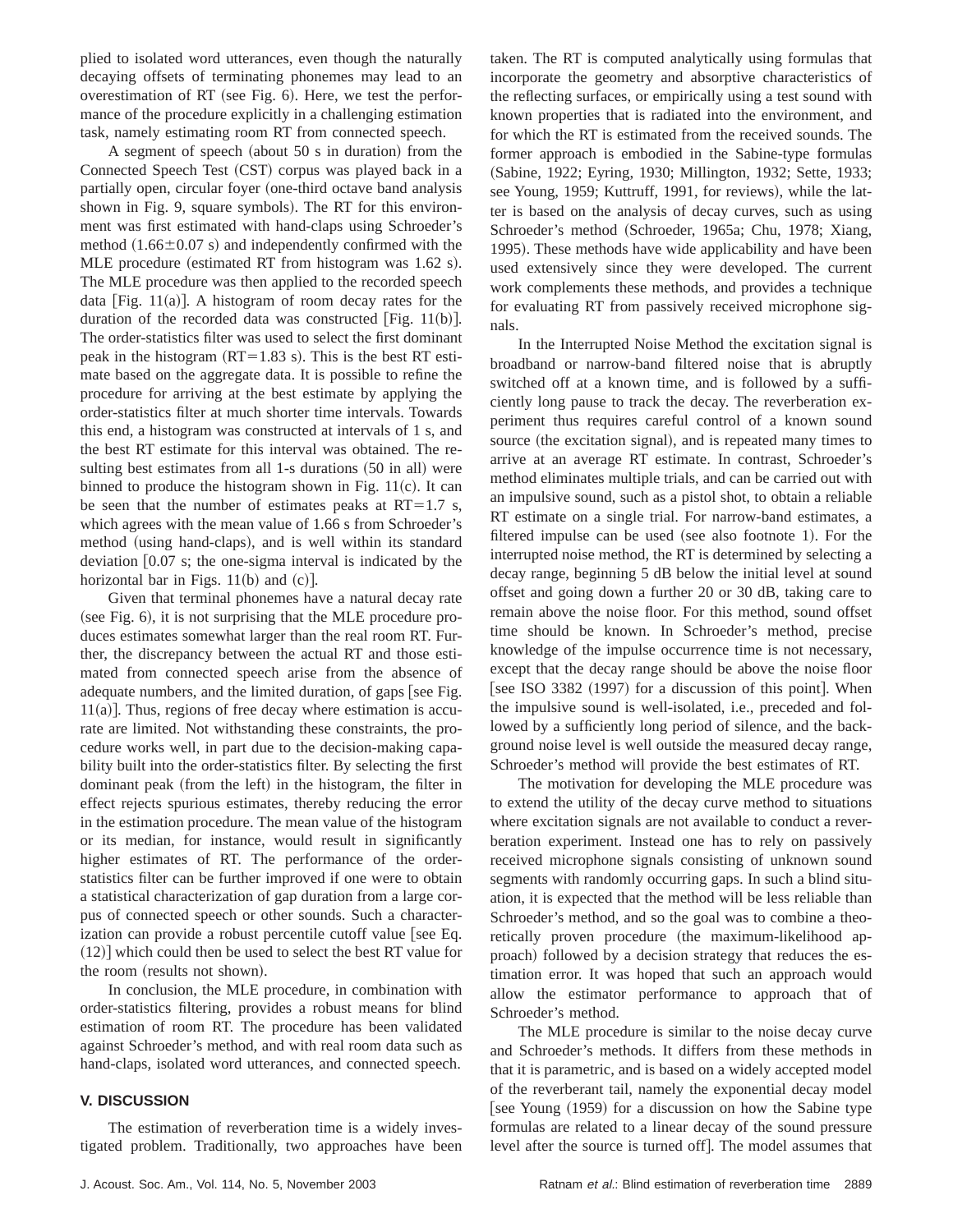the amplitude of successive reflections are damped exponentially, while the fine structure is a random uncorrelated process. The random fine structure is a reasonable assumption because the excitation signal is random, and so the room output is also random. Schroeder makes this assumption explicit when developing his method (Schroeder, 1965a), arguing that the phase and amplitudes of the normal modes at the time of sound offset are unknown, and so the decaying normal modes (of different frequencies) constitute a random process even if the room response is deterministic. For most diffusive environments, this approximates the reverberant tail fairly well (see Fig. 1) and forms the central assumption of the work reported here.

The success of the MLE approach derives largely from the analytically tractable nature of the maximum-likelihood formulation, reducing the problem to the estimation of a single parameter that can be determined computationally. We also showed that for ongoing and onset segments of the sound, the estimates will assume implausible values as the model is not valid in these regions. However, an orderstatistics filter downstream to the maximum-likelihood estimator can reject these estimates and extract the room RT with improved confidence. This is based on the intuitive idea that sounds cannot decay faster than the rate prescribed by the room decay rate, and thus selecting the earliest peak improves the confidence of the estimates. To our best knowledge, this MLE approach to blind decay rate estimation in enclosures has not been reported in the major acoustical literature.

The two encouraging results of this study are the validation of the estimates using Schroeder's method, and the RT estimates obtained from speech sounds. Under ideal conditions (impulsive hand-claps), the MLE method produced results that were comparable to Schroeder's method (Figs. 1) and 7), and provided motivation to carry out further tests using speech sounds. Speech sounds present particular problems to most estimation algorithms because they violate the two most commonly held assumptions, namely stationarity and Gaussian statistics. Further, even abruptly terminating phonemes such as stop consonants demonstrate a gradual decay, with a rate that may be in the range of 5–40 ms. Thus gradual offsets can increase the overall decay rate estimated in reverberant environments. However, except for the increase in estimated decay rate (a variation up to about  $15%$ for sounds terminating in  $\langle d \rangle$ , the tracking and histogram procedure works rather well, indicating that the method is relatively robust to model uncertainties.

Partially blind approaches to RT estimation have previously been described.  $(1)$  A neural network can be trained to learn the characteristics of room reverberation (Nannariello) and Fricke, 1999; Cox *et al.*, 2001). Here, it is necessary to train the network whenever the environment changes.  $(2)$ The signal is explicitly segmented to identify gaps wherein decays can be tracked (Lebart *et al.*, 2001). It should be noted that the order-statistics filter developed in this work performs an implicit segmentation of the signal by rejecting estimates that are implausible.  $(3)$  A blind dereverberation procedure can be used to obtain the room impulse response. However, the room impulse response must be minimum phase, a condition that most listening environments fail to satisfy (Neely and Allen, 1979; Miyoshi and Kaneda, 1988).

The MLE procedure presented here is just one method for estimating room RT. Other methods are also possible. For instance the envelope of the sound can be extracted in the estimation interval, converted to sound pressure level, and a regression line could be fitted to obtain the  $T_{60}$  time. This is a blind version of the RT estimation procedure followed by Lebart *et al.* (2001). The order-statistics filter can be applied to the histogram of estimates as with the MLE procedure. The method is nonparametric and so is not subject to model uncertainties. This approach was used to estimate the decay rate of isolated word utterances (Fig. 6). While a detailed comparison of the methods is beyond the scope of this work, we note that the MLE procedure is a theoretically principled way of extracting the decay rate from the sound envelope.

The MLE procedure is model-based and is expected to perform reasonably well in diffuse sound fields (i.e., uniform with respect to directional distribution) and where a single decay rate describes the reverberant tail. For most sound fields this is a reasonable approximation [see Kuttruff  $(1991)$ ] for a discussion on this point]. The estimates of  $T_{60}$  are in good agreement with Schroeder's method in most of the listening environments tested, including challenging situations where the source or recording microphone was close to a wall, or there was moderate background noise (see Fig. 8). While the MLE procedure produces best results when there are isolated impulsive sounds or abruptly terminating white noise bursts, the results of tests with isolated word utterances and connected speech are in good agreement with the actual  $T_{60}$ . Thus, the procedure is expected to work under most listening conditions.

A result that was particularly interesting was the apparent robustness of the MLE method to reduced dynamic range of sounds (i.e., situations where the peak to noise floor range of the decay curve was small). The MLE method provided consistent estimates even when the dynamic range of sound decay was reduced. This is illustrated in Fig.  $10(b)$  which shows the effect of source-to-microphone distance on RT estimation. The four open circles were broadband estimates obtained in an auditorium, of which one experiment (corresponding to the outlier) was at a larger source-to-microphone distance  $(4 \text{ m})$  than the remaining three  $(1.5 \text{ m})$  (see Sec. III for details). Broadly speaking, at constant sound level output from the source, the MLE method provided comparable estimates of RT including when the source-to-microphone distance ranged from 1.5 to 4 m, with reduced dynamic range of the sound decay curve. In contrast, Schroeder's method is dependent on the peak to noise floor range of the decay curve, and reducing the range can result in overestimation of the  $RT<sup>3</sup>$  Consequently, increasing the source-to-microphone distance affected estimates for Schroeder's method more than those for the MLE method. The ISO recommendations for measurement using Schroeder's method specify that ''the level of the noise floor shall be at least 10 dB below the lower value of the evaluation range" (ISO 3382, 1997). For example, if a 20-dB range is to be used, then the recommended peak to noise floor range must be at least 35 dB  $(including the initial 5-dB response from peak).$  This finding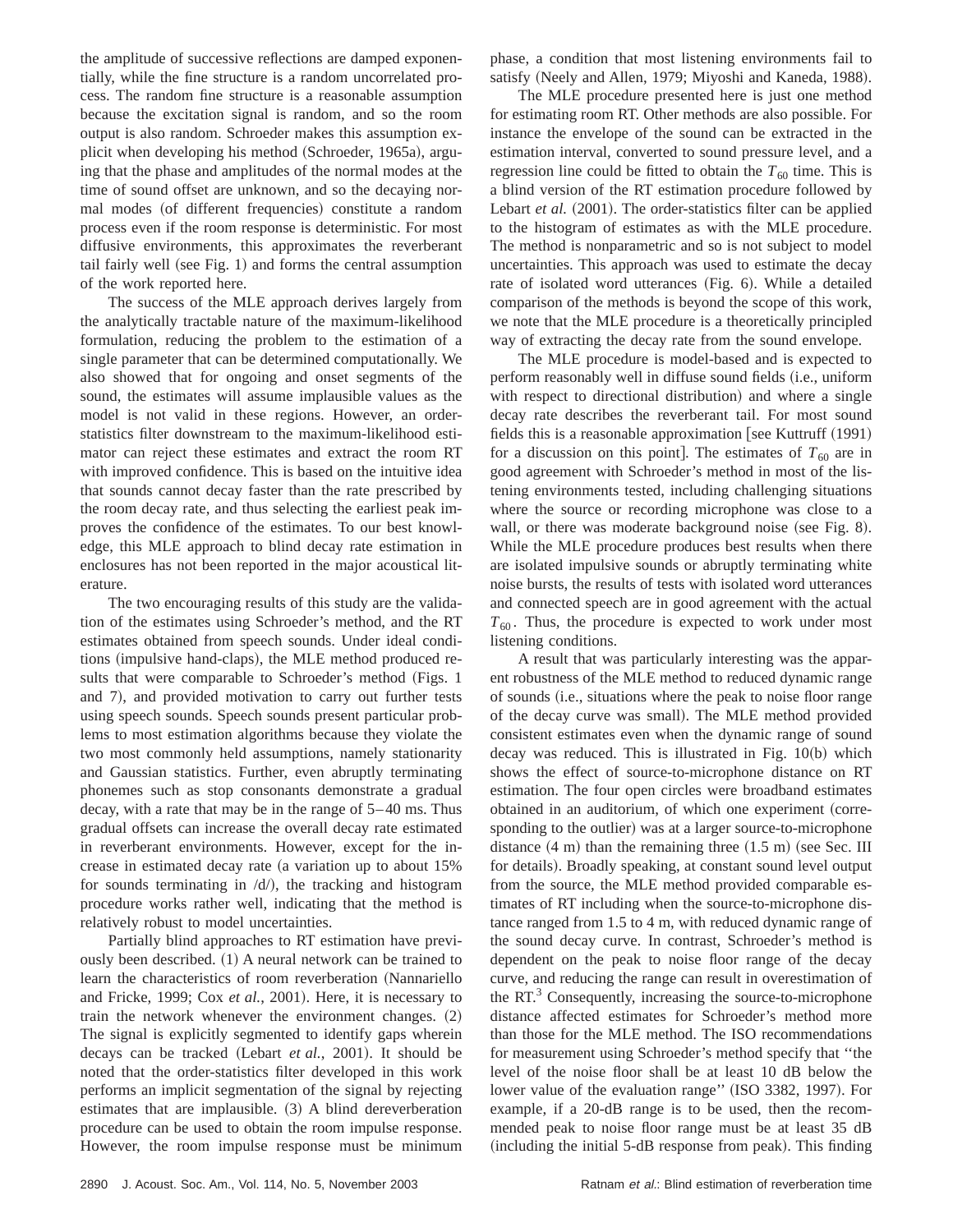should be interpreted with caution because the MLE method was not tested in high levels of background noise or when the dynamic range was drastically reduced. The method appears to be more robust than Schroeder's method only for the conditions tested here. To properly evaluate this effect two lines of inquiry need to be pursued:  $(1)$  quantify the effect of source-to-microphone distance on the RT estimates from the two methods, and (2) explicitly incorporate additive background noise in the MLE procedure. Incorporating background noise would require the estimation of an additional parameter, the power of the background noise. This would help to determine more precisely the relative merits of the different methods, and, in particular, to indentify situations where the MLE method can provide improvements over Schroeder's method.

The method proposed here can be expected to perform poorly when there are room resonances and the sound pressure level decays nonlinearly with time. This can be a result of the room geometry, or positioning the recording microphone in a region of the sound field that is nondiffusive, or in acoustically coupled spaces with widely differing RTs. In addition to model failure, the performance of the estimator may be poor when there are insufficient numbers of gaps, or there is fluctuating background noise. Good performance results when there are about 10% gaps and the peak sound level (at the time of offset) is about 25 dB SPL over the noise floor. Performance may also be compromised when background noise is modulated (such as with background music or babble) as the procedure will attempt to track any modulation present in the environment, and hence produce multimodal histograms with peaks that may not be easily discriminated.

The blind estimation procedure suggested here can be applied in a number of situations. Because only passive sounds are used, any audio processor that has access to microphone input can estimate the room reverberation time, either in single-channel (broadband) or multi-channel (narrow-band) mode. Further, while the method presented here is for a single microphone, it can be applied with no modifications to an array of microphones, providing several independent estimates of the RT. One of the most interesting applications is in the selection of signal processing strategies tailored to specific listening environments. These include hearing aids and hands-free telephony. Programmable hearing aids often have the ability to switch between several processing schemes depending on the listening environment (Allegro *et al.*, 2001). For instance, in highly diffusive environments, where the source-to-listener distance exceeds the critical distance, adaptive beamformers are ineffective (Greenberg and Zurek, 2001). In such situations, it would be convenient to switch off the adaptive algorithm and revert to the relatively simple (fixed) delay-and-sum beamformer. Alternatively, in highly confined listening environments such as automobile interiors, where a reflecting surface is located in close proximity to the ear, it may be convenient to switch-off the proximal ear microphone, and use the input from the microphone located in the better (more distal) ear. Such decisions can be made if there is a passive method for determining reverberation characteristics. Other potential applications could include hands-free telephony, and room acoustics evaluation in sound-level meters. A limitation of the method is its relatively poor performance with narrow-band signals whose center frequencies are below 1 kHz. However, the performance is good for broadband signals, and narrow-band signals whose center frequencies exceed 1 kHz.

The computational costs of implementing the procedure are largely due to the iterative solution of the maximumlikelihood equation. We have developed fast algorithms for reducing the computational cost so that the procedure can be implemented in real-time (Ratnam *et al.*, 2003). Thus, the method can be implemented in passive listening devices to determine the reverberation characteristics of the environment.

## **ACKNOWLEDGMENTS**

We would like to thank the members of the Intelligent Hearing Aid Project at the Beckman Institute, University of Illinois, for their criticisms and comments at various stages of the work. The constructive comments and suggestions of the anonymous referee helped greatly in improving the clarity of the manuscript, and in providing the necessary perspective for evaluating the work with respect to Schroeder's method. The work was supported by grants from the National Institutes of Health (R21DC04840), Phonak AG, Charles M. Goodenberger Foundation, and the Beckman Institute.

## **APPENDIX: CRAMER–RAO BOUNDS FOR DECAY RATE ESTIMATION**

Bounds on the estimate of  $a$  and  $\sigma$  are obtained from the variance of the score function, also called the Fisher information *J*. This is more conveniently expressed in terms of the derivatives of the score functions (Poor, 1994). Given the parameter  $\boldsymbol{\theta}^{\text{T}} = [a \sigma]$  and the score function  $s_{\theta}^{\text{T}}(\mathbf{y};\boldsymbol{\theta})$  $=[s_a(\mathbf{y}; a, \sigma)s_{\sigma}(\mathbf{y}; a, \sigma)],$  we have

$$
J(\boldsymbol{\theta}) = -\mathbf{E} \left[ \frac{\partial s \, \boldsymbol{\theta}(\mathbf{y}; \boldsymbol{\theta})}{\partial \boldsymbol{\theta}} \right]. \tag{A1}
$$

From Eqs.  $(7)$ ,  $(9)$ , and  $(A1)$ , we have

$$
J(\theta) = \begin{pmatrix} \frac{N(N-1)(2N-1)}{3a^2} & \frac{N(N-1)}{a\sigma} \\ \frac{N(N-1)}{a\sigma} & \frac{2N}{\sigma^2} \end{pmatrix} .
$$
 (A2)

By the Crámer–Rao theorem (Poor, 1994), a lower bound on the variance of any unbiased estimator is simply  $J^{-1}(\boldsymbol{\theta})$ , which is

$$
J^{-1}(\boldsymbol{\theta}) = \begin{pmatrix} 6a^2 & -\frac{3a\sigma}{N(N+1)} \\ \frac{3a\sigma}{N(N+1)} & \frac{\sigma^2(2N-1)}{N(N+1)} \end{pmatrix} .
$$
 (A3)

From the asymptotic properties of maximum-likelihood estimators (Poor, 1994), we know that the estimates of  $a$  and